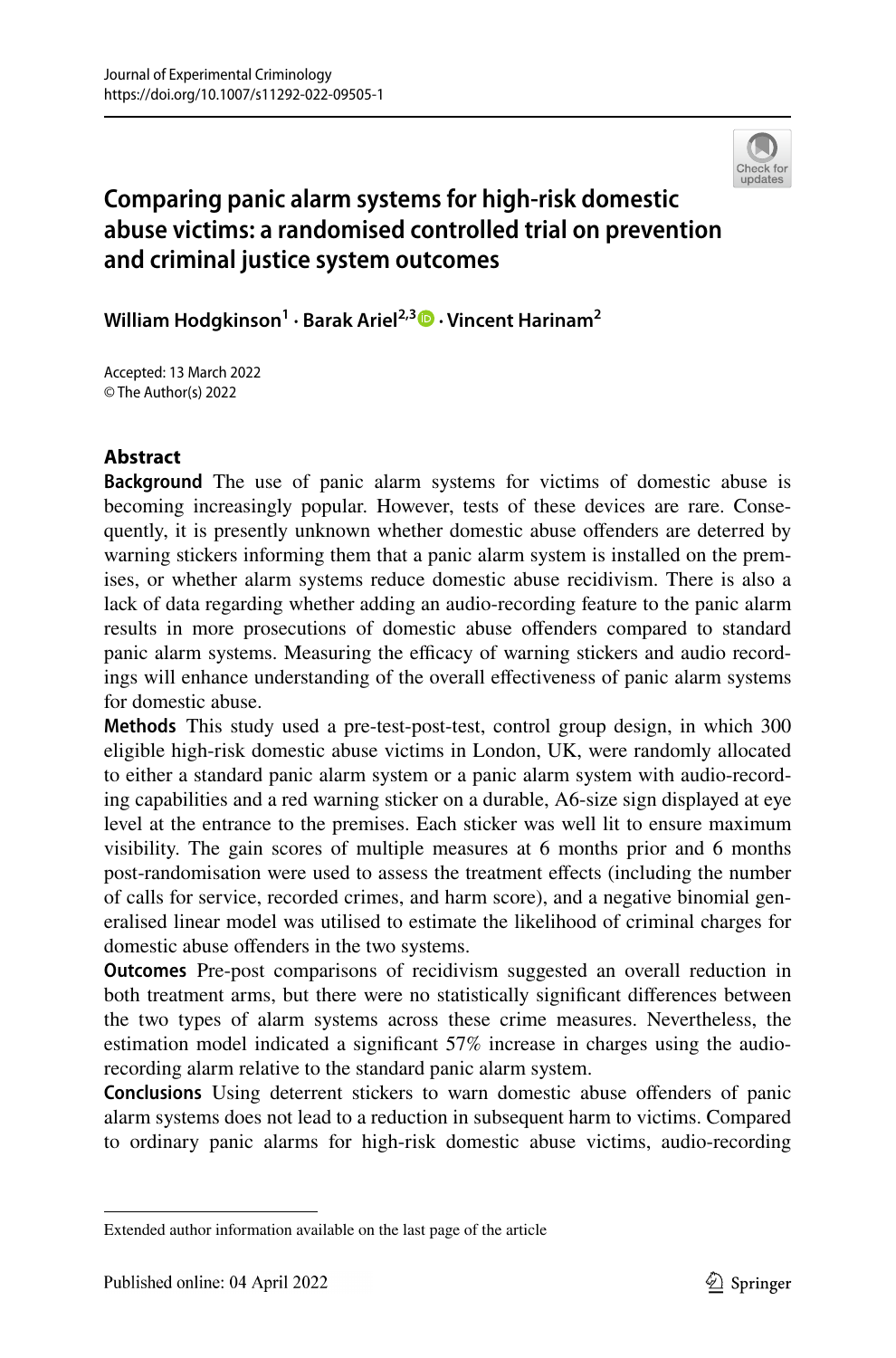systems provide valuable evidence that increases subsequent charges, and thus, these systems should be explored further.

**Keywords** Police · Domestic abuse · Panic alarms

Reports of domestic abuse (DA) are increasing every year in England and Wales, resulting in 758,941 crime reports between February 2019 and March 2020 (ONS [2020\)](#page-17-0). In the same period, 124 victims of domestic homicide were recorded, giving an average of one homicide every 3 days (ONS [2020](#page-17-0)). Additionally, the cost of DA was estimated to be £66 billion in 2017 (Oliver et al., [2019\)](#page-17-1). Given the concerning figures associated with DA, it is surprising that there is a lack of high-quality quantitative research focused on police practices for active crime prevention and target hardening.

One method for assisting high-risk victims of DA is through technology such as panic alarms (Blackstone et al., [2020;](#page-16-0) Hakim et al., [1995\)](#page-17-2). For eligible victims at risk of further victimisation, a system that is directly linked to the police can be installed in their homes. Upon activation, emergency assistance can be provided directly to the victim, thus circumventing the usual call for service. However, the efectiveness of panic alarms in preventing subsequent harm to DA victims is largely unknown.

In this study, we report the results of a randomised controlled trial (RCT) on the efectiveness of a novel panic alarm system compared with the national standard panic alarm system for England and Wales. More specifcally, we examine whether an alarm system that is advertised through entry point stickers and includes an audio-recording capability reduces repeat victimisation and harm sufered and improves the criminal justice outcomes when used by high-risk DA victims compared to a system without audio recording or a warning sticker. It is important to note that both types of panic alarms are silent to ensure comparability across the treatment and control groups.

This RCT is set in London, UK, within the jurisdiction of the Metropolitan Police Service (MPS) during 2020. Our design incorporates a simple trickle-fow RCT across 13 MPS boroughs. The identification of suitable cases begins when an officer detects a high-risk DA victim who would beneft from a panic alarm. If the DA victim agrees to the intervention, they would then be randomly assigned to either a national standard alarm or an audio-recording alarm with a visual warning sticker. Therefore, our experiment assesses two types of outcomes, including prevention through the warning sticker and the ability to record crime, as well as evidence-gathering to prosecute in otherwise difficult cases.

#### **Literature review**

#### **Police prevention of DA**

To determine the methods that reduce harm and repeat victimisation in high-risk DA, it is essential to understand the diferences between primary, secondary, and tertiary crime prevention. Primary crime prevention is focused on the whole population,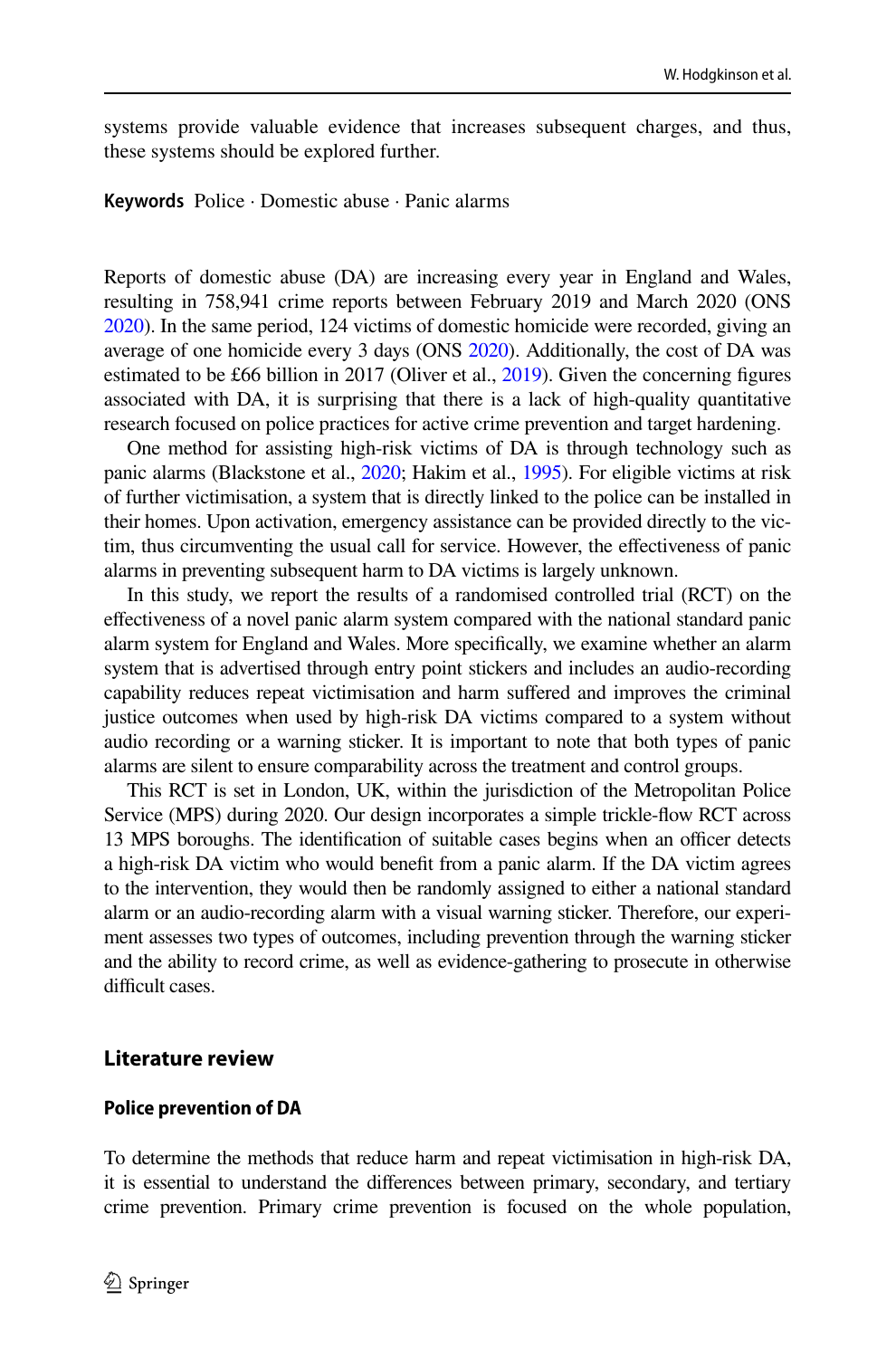whereas secondary crime prevention is more targeted and focuses on those at greater risk. Tertiary crime prevention concentrates on those who have already been victimised (Radford et al., [2011](#page-18-0)). The police are involved in *prevention* at the secondary and tertiary levels after at least one report has been made to them. Reports to the police of frst-time DA involving intimate partners are usually the last instance of DA reported to them (Sherman & Berk, [1984\)](#page-18-1). Indeed, most reported DA, particularly of the highharm type, occurs without any prior contact with the police and without additional reported incidents (Bland & Ariel,  $2015$ ; Bridger et al.,  $2017$ ).<sup>1</sup> Furthermore, efforts led by Thornton [\(2017](#page-18-2)), Chalkey and Strang ([2017\)](#page-17-3), Button et al. [\(2017\)](#page-16-3), and Barnham et al. [\(2017](#page-16-4)) to identify risk factors based on police records concluded that the majority of severe DA cases came 'out of the blue' with no prior police awareness about the dyads, hence the difficulty in primary prevention. Overall, it seems that the risk factors with the most robust prediction validity for subsequent, future DA are the ofender's prior suicidal ideation, stalking, and separation from their partner (see Bland & Ariel, [2020;](#page-16-5) Goussinsky & Yassour-Borochowitz, [2012](#page-17-4)), but these factors are mostly not found within police records. Therefore, the focus on efective methods for preventing DA harm by the police is on a specifc subgroup of DA dyads for whom at least one incident was reported to the police and potential for re-victimisation exists (Sherman et al., [2017\)](#page-18-3).

#### **Alarms and panic alarms**

Personal and property alarms are a widely used tactic aimed at reducing levels of ofending or harm. For example, in the USA, approximately 17 million intruder and fire alarms have been installed (Hakim et al., [1995](#page-17-2)). However, their effectiveness has been questioned, with 94–99% of police responses resulting from false alarms (Blackstone et al., [2020;](#page-16-0) see also Gaines & Bichler, [2007](#page-17-5)). Nevertheless, burglar alarms remain 'the most efective deterring and detecting measure for burglary' (Blackstone et al., [2020](#page-16-0); see also Scott, [2006](#page-18-4); however cf. Knutsson, [1984\)](#page-17-6).

In terms of DA prevention, personal panic alarms linked directly to the police have been widely used in the UK, but there is a lack of strong evidence supporting their scope and efectiveness (see more broadly Perkins et al., [2017](#page-17-7)). The use of panic alarms for DA was frst documented by Farrell and Pease ([1993\)](#page-17-8) as a basic system that worked with landlines and 'alarm pendants', through which automated calls were made to the local police station when the alarm was triggered. However, Walker ([2001\)](#page-18-5) examined the effectiveness of panic alarms for preventing repeat victimisation and harm for DA victims and found a minimal deterrent efect on perpetrators, and there have been few rigorous replications of this study (Berry et al.,  $2014$ ; Breckenridge et al.,  $2015$ ). One study by Tumen and Ulucan  $(2019)$  $(2019)$ in Turkey reported an increased likelihood of physical domestic violence against women equipped with panic alarms relative to a synthetic control group, possibly

<span id="page-2-0"></span> $1$  However, we note that such conclusions are based on official crime data rather than self-reported incidents, so 'frst-time' and 'last-time' defnitions are unlikely to provide information about the entire abuse cycle. Diferentiating between the two data sources is important, as much of domestic abuse goes unreported.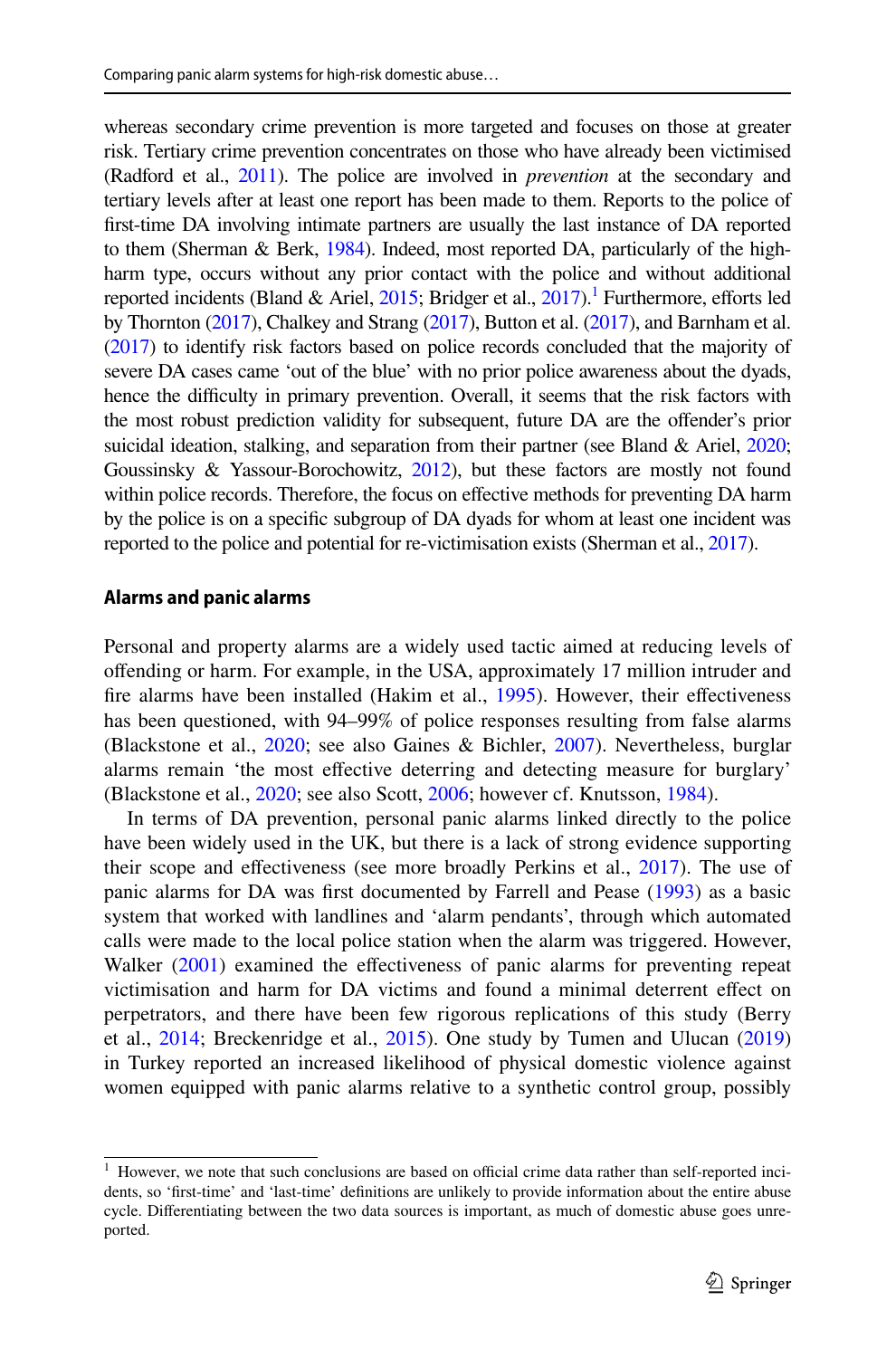due to a 'male backlash' against the empowerment of women from particular socioeconomic backgrounds (Yüksel & Ulucan, [2021\)](#page-18-7). However, we are unaware of any other published studies to this efect.

Moreover, mobile alert systems represent a similar technology to panic alarms. Specifcally, the primary diference is that they operate outside of the home and use the global positioning system (GPS) to inform officers of the victim's location. Investigating this technology in England and Wales, Natarajan ([2016\)](#page-17-9) reported case studies in which rapid responses made possible by mobile alert system activations reduced the risk of repeat victimisation. However, to our knowledge, systematic evidence on the efectiveness of these devices under controlled settings is limited.

#### **Warning notifcations**

A common preventative tactic against crime is the use of warning stickers to deter ofenders from entering the premises. Such low-cost tactics are designed to alert ofenders of a heightened risk of apprehension by police (Raphael, [2015](#page-18-8)). Indeed, these devices are commonly used for protection from domestic or commercial burglary, with varying degrees of success (Kyvsgaard & Sorensen, [2021;](#page-17-10) Laycock, [1985](#page-17-11)). In this regard, whilst reductions in burglaries and break-and-enters have been observed, these reductions were limited to the beginning of the study's observation period (Kyvsgaard  $\&$  Sorensen, [2021\)](#page-17-10). Additionally, the effect is not ubiquitous across all crime types, such as the consumption of restricted alcohol and drugs (Mackinnon, [1995\)](#page-17-12). We are unaware of previous evaluations of the use of stickers by the police to prevent DA ofenders from harming their victims either in their abodes or other areas.

Given the paucity of research in this area of policing, it is useful to examine the informative evidence from other disciplines. Whilst pictorial warnings have been found to efectively increase the intention to quit smoking compared to text warnings alone (Brewer et al., [2016](#page-16-8)), warning stickers on prescription medicines often fail to attract the attention of the older population (Guy, [2012](#page-17-13)). An earlier study by Jones and Nowell ([1973\)](#page-17-14) identifed a link between the colour of visual cues and physiological responses, suggesting that not all warning signs have the same efect. Furthermore, Cohen and Sloan [\(2016](#page-17-15)) as well as Nevo et al. [\(2010](#page-17-16)) documented that strong visual contrast is needed in visual cues because individuals' gaze is drawn and attracted to stimulus changes. Therefore, whilst stickers have been widely used to deter unwanted behaviours, evidence exists to both support and oppose the hypothesis that warnings ubiquitously afect choices to comply with certain rules.

#### **Methods**

#### **Design**

We designed an experiment to assess the effectiveness of a panic alarm system provided by the police to DA victims who are at risk of further victimisation.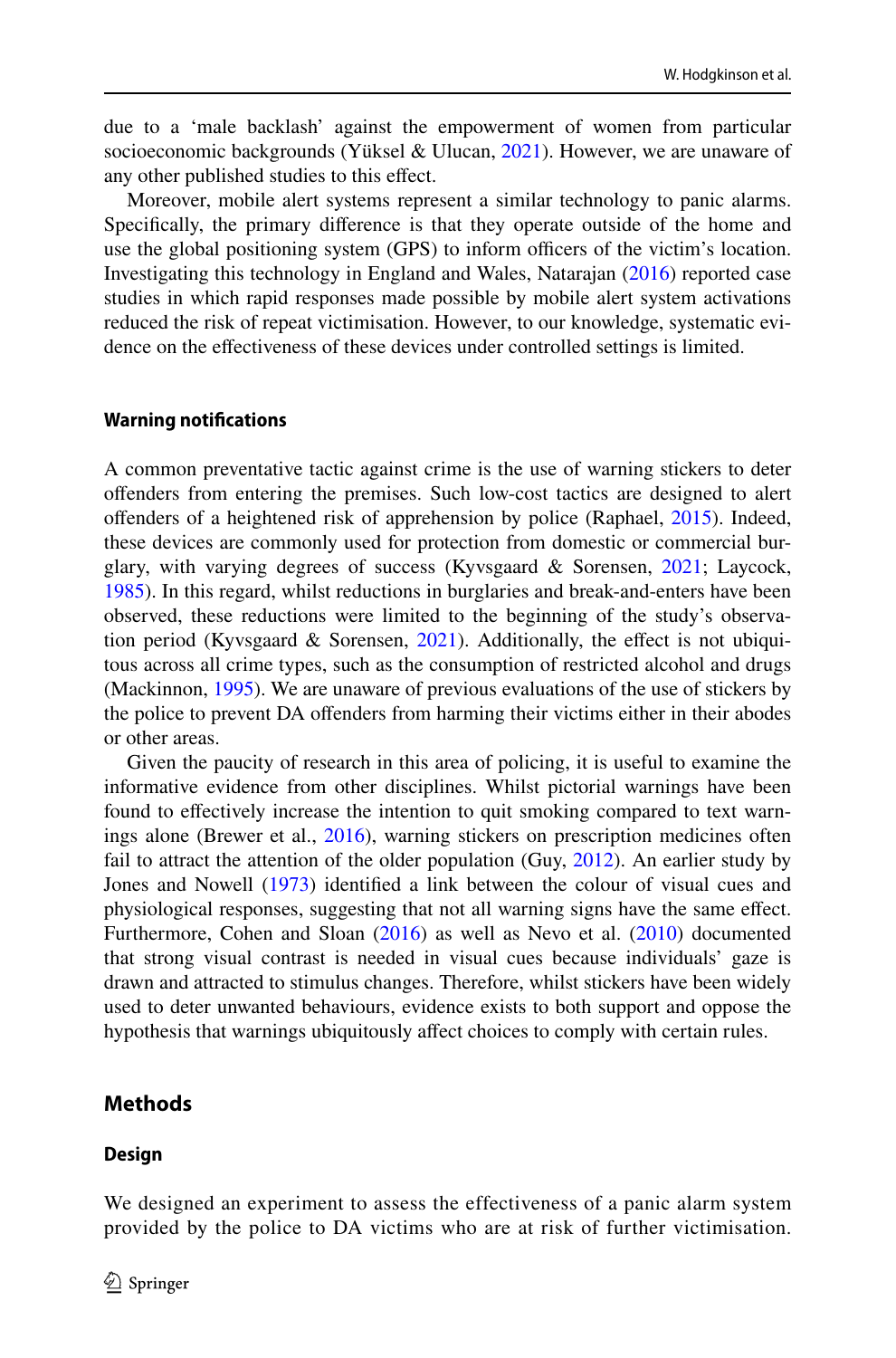We could not test the effect of the absence of the system, since a no-treatment condition would involve placing victims deemed as high risk of further victimisation by the police at even greater risk. Therefore, we do not have counterfactual conditions, as it would be unethical to deprive DA victims of the immediate protection provided by panic alarms. Conversely, this study investigates the relative effect of a novel system incorporating both a warning sticker outside the victim's premises and audio-recording capabilities compared with the existing 'call for immediate assistance-only' panic alarms. We estimate the relative effects of each system concurrently, despite the risks to the internal validity of using simple before-after designs such as this (see Cook et al., [2002](#page-17-17)).

# **Setting**

The setting for this research was London and the MPS area. The population of London was 8,904,081 in 2018 (London Councils, [2018\)](#page-17-18), and this research was conducted within 13 of the 32 local authority areas and within five of the MPS's 12 Basic Command Unit (BCU) areas. The trial area contained 3,676,154 people, accounting for 41.29% of London's population (London Councils, [2018\)](#page-17-18). This RCT commenced on 20 February 2020 and continued until 27 May 2020 when case 300 was achieved. Analysis of DA victimisation focused on the 6-month period prior to and following panic alarm request. The study ended on 27 November 2020. It is important to note that the pretest took place during the period prior to the COVID-19 pandemic, whereas the post-test took place after the pandemic, which has direct implications for the external and internal validity of the study, especially the pre-post only comparisons. During this period, there were lockdowns in the UK that confined many individuals to their houses, thus changing not only crime but also police response to crime, including domestic abuse (see Nivette et al., [2021](#page-17-19); Walklate et al., [2022](#page-18-9)).

# **Eligibility**

Police officers operating across geographical areas utilised professional judgement (as opposed to risk assessment frameworks such as Domestic Abuse, Stalking, and Harassment [DASH] or the Domestic Abuse Risk Assessment [DARA]) to identify eligible cases of high-risk DA. Professional judgement about installing panic alarms for high-risk victims is standard practice within the organisation that undertook this experiment, as officers assess whether a panic alarm may assist in managing the risk to the victim. When it was determined that an alarm would mitigate or reduce the threat, the officer contacted the victim to ascertain whether they would agree to an alarm being installed. Upon agreement, the officer applied for an alarm for the victim.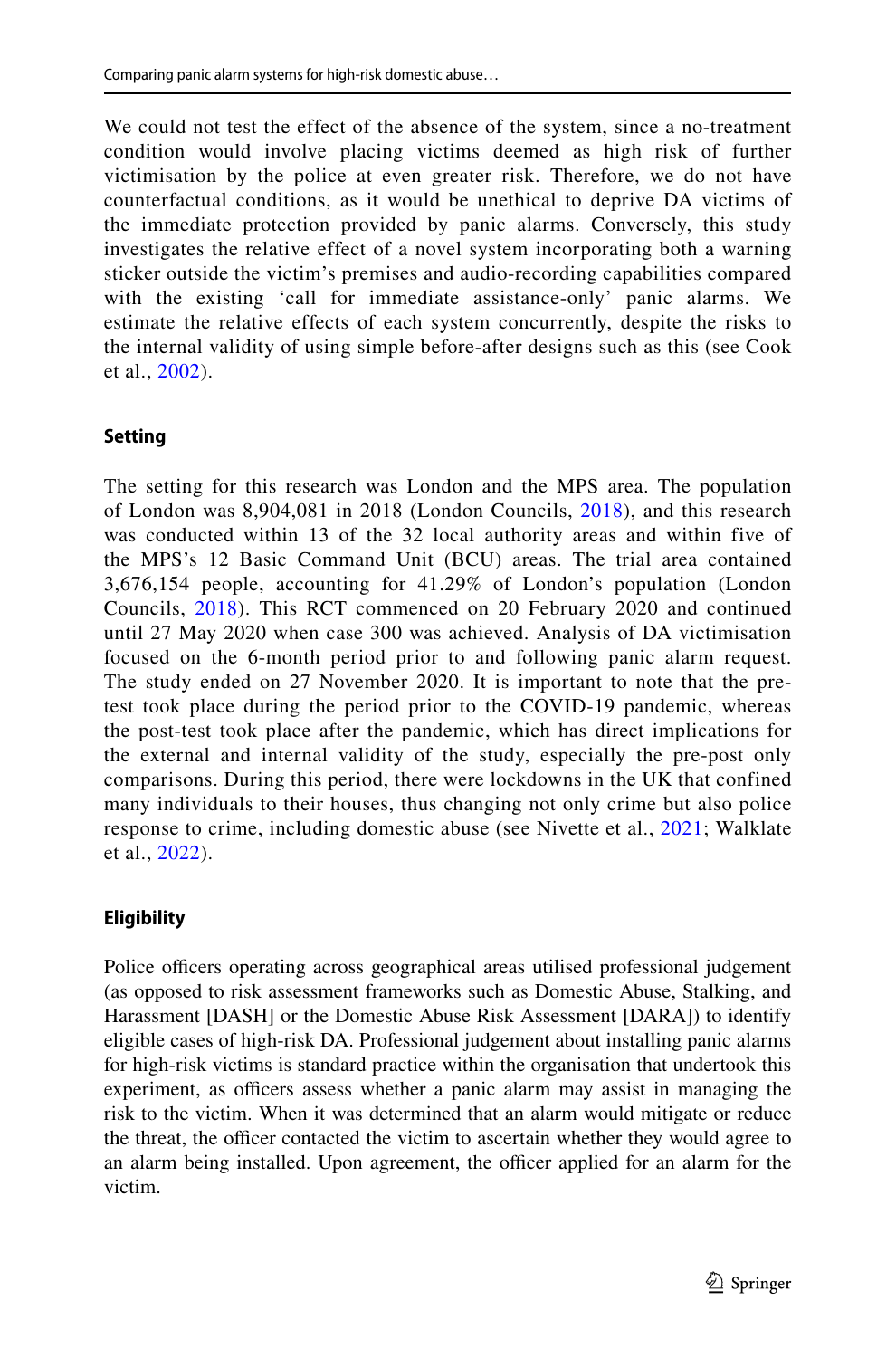### **Treatments**

After receiving an alarm request, the case was randomised to receive either an audible alarm (model RDA3) or a standard alarm (model RDA2). Following this, an engineer was instructed to install either an RDA2 or an RDA3 within 24 h of random allocation. Additionally, those who received an RDA3 also received an RDA2 as a backup in the event that the RDA3 failed to operate.

The alarm systems are a handheld 'fob' with two buttons, and both buttons had to be pressed simultaneously for 2 s to activate the alarm. Activation of the audio alarm generated the same immediate dispatch of a police unit to the victim's abode as the standard alarm. However, for the audio alarm, the call type detailed on the message was 'Audible Panic Alarm Activation' as opposed to 'Panic Alarm'. Upon activation in an emergency situation (i.e., when the suspect appeared at the home of the victim), operatives in a control room received an alert with pre-recorded details of the location, victim, and case type, and a Computer-Aided Dispatch (CAD) reference was then generated. The CAD was passed to a dispatcher operating within the defned BCU area, and the dispatcher communicated the need for an immediate response to the pre-assigned location due to a high-risk DA alarm activation. A police unit was then dispatched to the location on an immediate grade (I Grade, which has a 15-min response time attached) call, and the responding officers were directed to turn on their body-worn video (BWV) cameras. The process of dispatching officers to the victim was similar in both experimental arms, except officers responding to addresses with an RDA3 were also informed that an audio recording would be available, and they were required to review the recording at the scene.

**Unique features of the RDA3 system** The primary diference between the two systems is that the RDA3 also records audio within the household following activation. Furthermore, the RDA3 technology was accompanied by visual warning stickers, which informed people entering the property that audio-recording technology was present at the address. The signage was large enough to be noticeable during both day and night, was positioned at eye level on the front door of the victim's home (usually apartment), and was bright red in colour to attract attention. Therefore, the RDA3 treatment arm possessed five key elements that were not present in the RDA2 treatment arm:

- 1. The capturing of audio recording within the address from the time of alarm activation and 15 minutes of audio prior to activation.
- 2. The ongoing recording and review until police arrival.
- 3. The notifcation to police that audio recording was taking place and would be available for review.
- 4. The presence of deterrent stickers at points of access to the property.
- 5. Governance to ensure that investigating officers were aware of the presence of audio evidence.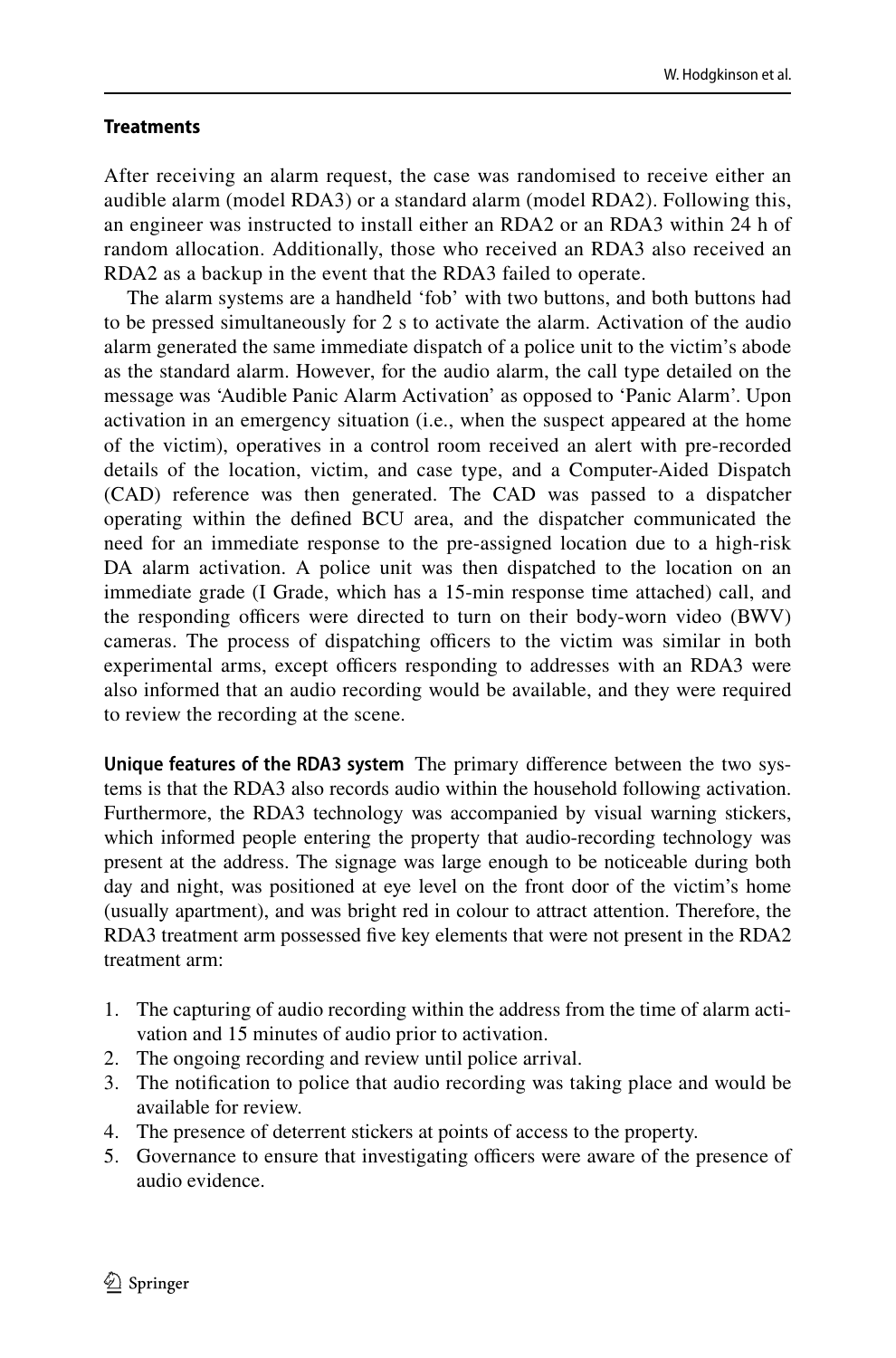### **Randomisation**

We used a trickle-fow randomisation sequence. Once a DA case was deemed eligible, the individual would be randomly assigned using an automated allocation generator (Linton & Ariel, [2020\)](#page-17-20). No baseline covariates were used to create balance, and the randomisation 'forced' a 50:50 split between treatment and control conditions. Intention-to-treat approach was used in this RCT but, overall, 75% of victims accepted the alarm system assigned to them.

### **Data sources**

We used two police data-recording systems: the crime reporting information system (CRIS) and MPS's call management system (CMS). Serving as MPS's data management system, CRIS captures data on the victim, prior ofences against them, the arrest status of named suspects, the type of caller, and outcomes of the investigations. CRIS data are often inaccurate as the same victim can be inputted with slightly diferent name spellings. Indeed, unlike countries such as the USA, the UK does not have a system to identify individuals using a unique ID number. This issue meant that accurate data could not be easily retrieved from a simple search of the CRIS. To overcome this challenge, searches were completed using the victim's forename, surname, date of birth, and address, as well as the same corresponding categories for the ofender. The data search parameters covered ofences against the victim in the 6 months prior to and the 6 months after the alarm request.

The second data source, CMS, contained information on the alarm unit reference numbers, date of request, date of installation, sticker placement, any alarm installation refusals, and the reason for refusals. CMS was the system used before police dispatch via CAD. CMS captures all call demands to the MPS and categorises demand based on caller type.

### **Measures**

**Calls for service** '999' emergency calls for service for DA, made either by the victim or a third party, were used as the frst of three primary outcomes. For each case, we measured the number of emergency calls 6 months pre- and 6 months post-random assignment.

**Crimes** Once a call for service incident is 'crimed' by a police officer, it is registered as a crime on CRIS. Not all calls for service are crimed due to misclassifcation or a lack of evidence. CRIS data are considered more precise than calls for service, as more investigatory eforts are applied to the incident. However, these data were fltered using search terms in the database and, as a result, susceptible to human errors. We observed both DA crimes and all other crimes at 6 months pre- and post-random assignment. It should be mentioned that a thorough investigation was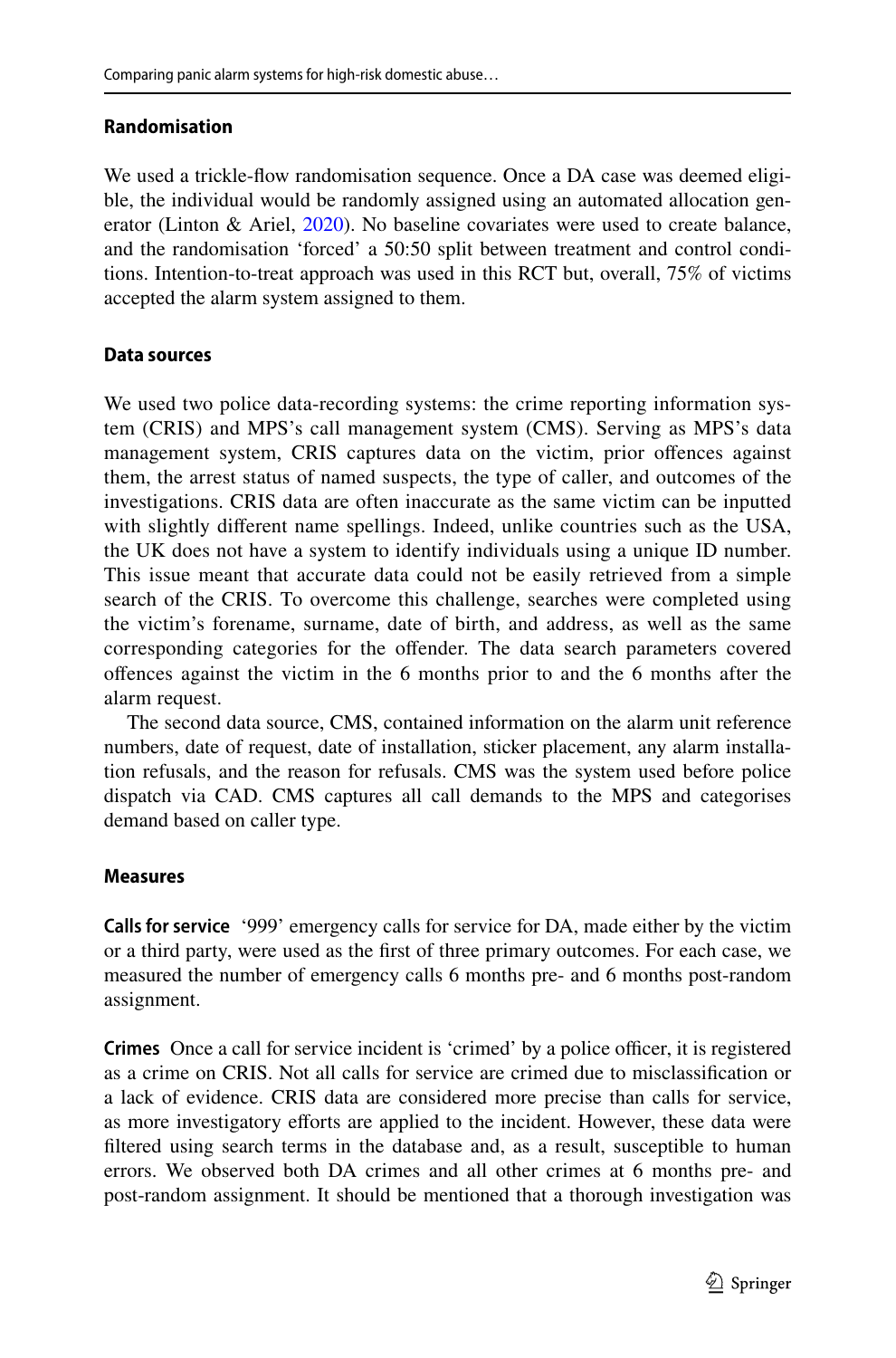conducted for every call for service and, following this, a fagged DA was applied to the CRIS database accordingly.

**Harm** There are diferent approaches to estimating the harm caused by a given crime (see recent review in Qureshi et al.  $(2021)$  $(2021)$ ). One recent approach involves employing the Cambridge Crime Harm Index (CCHI), which uses the England and Wales sentencing guidelines to attribute harm to crimes based upon the number of prison days; higher values on the CCHI indicate that more harm is assumed to be caused by that crime category (see Sherman et al. ([2017\)](#page-18-3) for further details). Crime harm measures such as the CCHI present objective measurements of crime harm that are unafected by the biases of victim reporting and sentences meted out by judges. Using this measure of crime harm at 6 months pre- and post-intervention allowed us to observe variations in harm scores.

**Charges** The count of charges was measured post-random assignment only. We could not compute pre-test scores because many cases would have continued over the treatment period, as the decision to pass the case to the Crown Prosecution Services can take a long time. Higher levels of this output variable are interpreted as a positive change, as the treatment arm in which a charge is recorded means the case had sufficient evidence to press charges. It is important to mention that charges are recorded on the crime report system CRIS and are not a court outcome; in the UK context, charges represent the decision that there is a probable but not defnite prospect of conviction.

**Alarm activations** The number of activations post-randomisation was counted in each treatment arm to determine the extent of the use of the devices by victims.

### **Statistical analyses**

We used a series of tests to estimate the treatment effect. We first determined descriptive statistics and before-after only comparisons to illustrate the overall patterns in the data. Following this, we used the gain score approach for analysing the pre-test-post-test control group design (Campbell & Stanley, [1963](#page-18-5), pp. 23–24). For each study group, we computed the pre-test-post-test gain scores and then conducted independent sample *t*-tests between the two treatment arms on these gain scores. The scores were normally distributed (see Supplementary Materials A). We supplemented these analyses with Cohen's *d* and the associated 95% confdence intervals (CI) to estimate the magnitude of the diferences between the two treatment groups.

Furthermore, we modelled the likelihood of charging by predicting the number of charges in each arm based on group and including the activation of the alarm device as a covariate. Given the count distribution of the outcome variable and the overdispersed nature of charges (i.e., mostly nil counts), we used a negative binomial generalised linear model with robust estimators. We have provided the 95% CI for the Wald statistic, as well as the respective *p*-values for each parameter.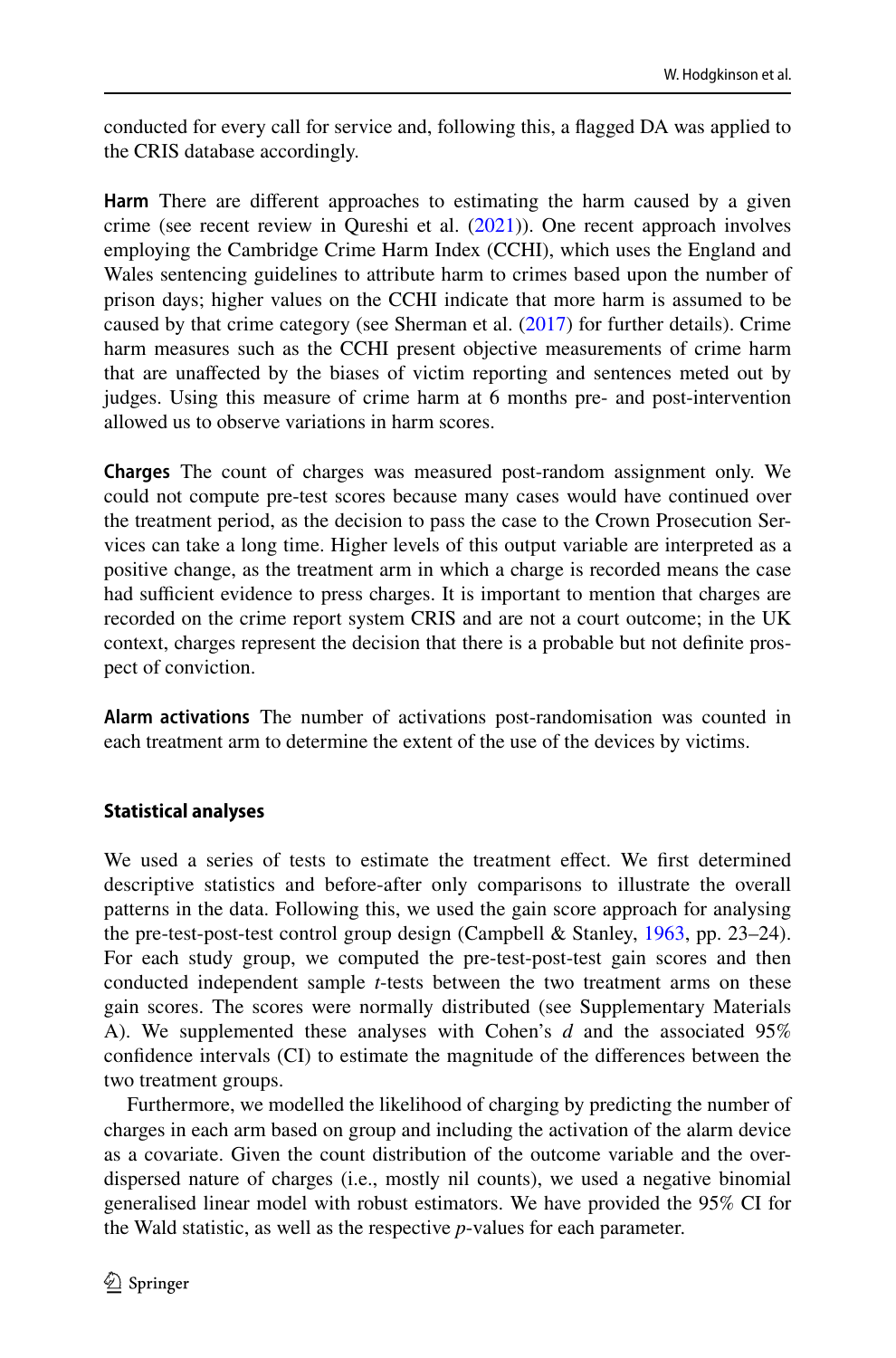# **Findings**

In total, 300 alarms were requested and randomised. An overall fdelity rate of 84.7% was achieved, corresponding to 254 individuals receiving the treatment out of 300 cases. In total, 141 (94%) and 113 (75.3%) victims received an RDA2 and RDA3, respectively. The CONSORT fowchart is presented in Fig. [1](#page-9-0).

### **Pre‑test measures**

 Considering the baseline data on the 300 victims (see Table [1](#page-10-0)), a total of 1247 calls for service were made to the police  $(M=4.16)$ , with a total of 1559 police units deployed to these calls, and there were no statistically signifcant diferences between the two arms  $(t(298)=0.53, p=0.60)$ . We also observed 648 crimes recorded in the 6 months prior to randomisation, of which 578 were fagged as DA-related. These fgures highlight the gap that emerges between calls made to the police and crimes recorded by the police as DA (more than half of calls for service are not converted into crimes). There were no observable diferences between the treatment groups at baseline in terms of all crimes  $(t(298) = -0.27; p=0.79)$  or DA-flagged crimes  $(t(298) = -0.23, p = 0.82)$ . The total CCHI score for the pre-trial period was 397.45 on average but with a large variability  $(SD=819.01)$ , although there were similar distributions between the two study arms  $(t(298)=0.62, p=0.53)$ for all crimes;  $(t(298)=0.56, p=0.58)$  for DA crime harm only.

### **Pre‑post comparisons**

As shown in Table [2](#page-11-0), the total crime count for the 6-month post-intervention period was 336, split evenly between treatment groups. We note that there were 312 fewer counted crimes in the post-intervention period compared to the pre-intervention period, corresponding to−1.04 crimes per victim. Whereas victims in the RDA2 treatment group had a before-after reduction of 47.5% (152; - 1.01 reports per victim), those in RDA3 had a before-after reduction of 48.8% (160;−1.07 reports per victim). Overall, the pre-test-post-test reductions were statistically signifcant for both treatment groups  $(t(149) = -6.4, p < 0.001)$ .

A similar pre-test-post-test pattern was observed for DA-only crime reports in both treatment arms. There was a total before-after reduction of 308 DA crime reports (−1.03 per victim). Furthermore, those in the RDA2 group had a reduction of 46.5% (153;−1.02 reports per victim), whilst the reduction for DA crime reports in the RDA3 group was 46.9% (155; − 1.03 reports per victim). These results demonstrate that both the RDA2  $(t(149) = -7, p < 0.001)$  and RDA3  $(t(149) = -7.4,$  $p$ <0.001) groups showed statistically significant reductions in DA crime reports.

The total crime harm for the post-intervention period was 96,371.75, giving an overall reduction in crime harm of 80.8% or−321.2 per victim. Whereas victims in the RDA2 treatment group had a before-after harm reduction of 85.1% (−54,493.25;−362.34 reports per victim), those in the RDA3 group had a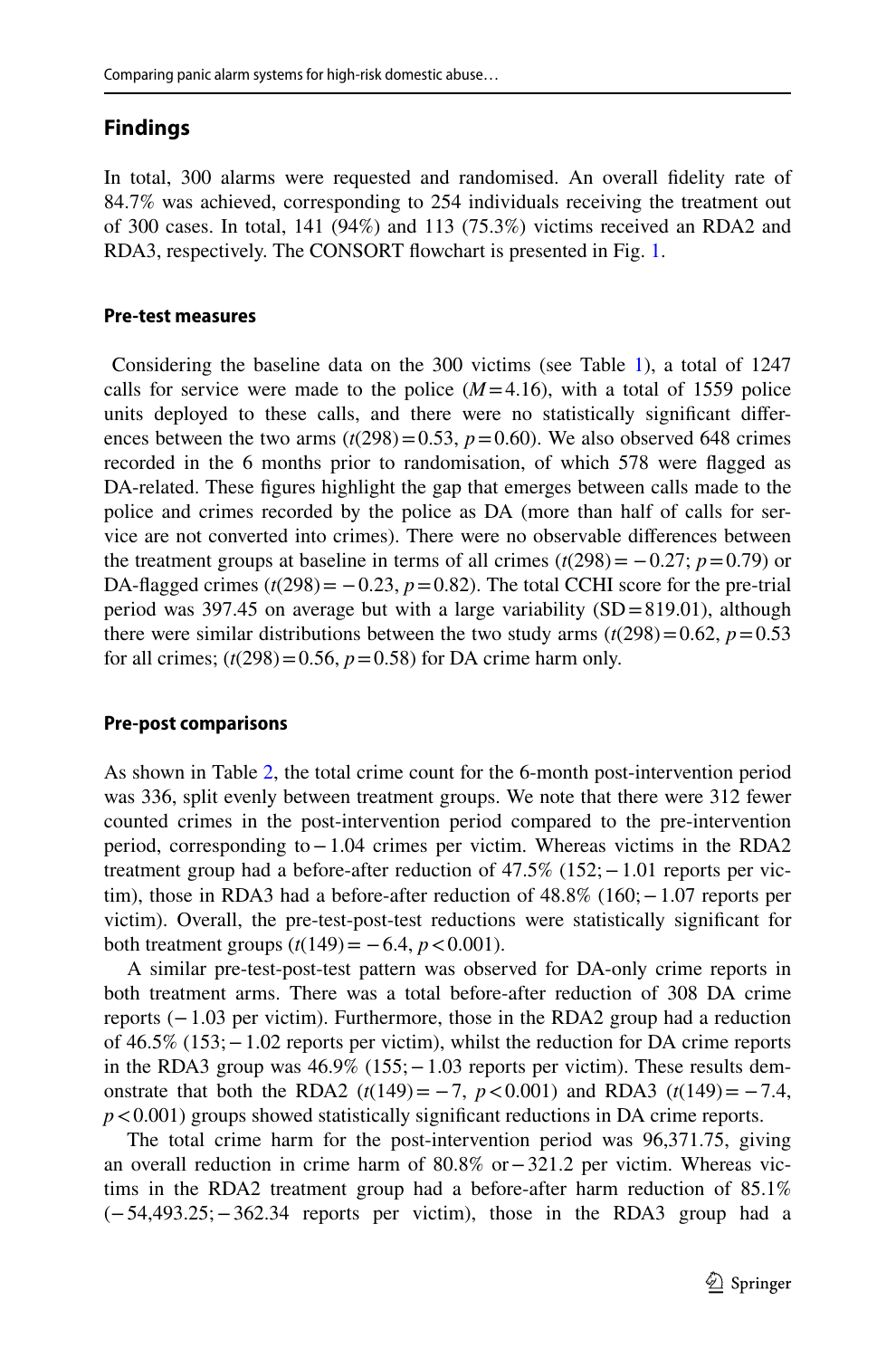

<span id="page-9-0"></span>**Fig. 1** CONSORT fowchart

before-after reduction of 75.9% (−41,878.5;−279.2 reports per victim). The RDA2 (*t*(149)= −5.1, *p*<0.001) and RDA3 (*t*(149)= −4.1, *p*<0.001) groups both demonstrated statistically signifcant reductions in crime harm. With regard to DA, there was a total before-after reduction of 83.1% (−97,881.2;−326.04 per victim).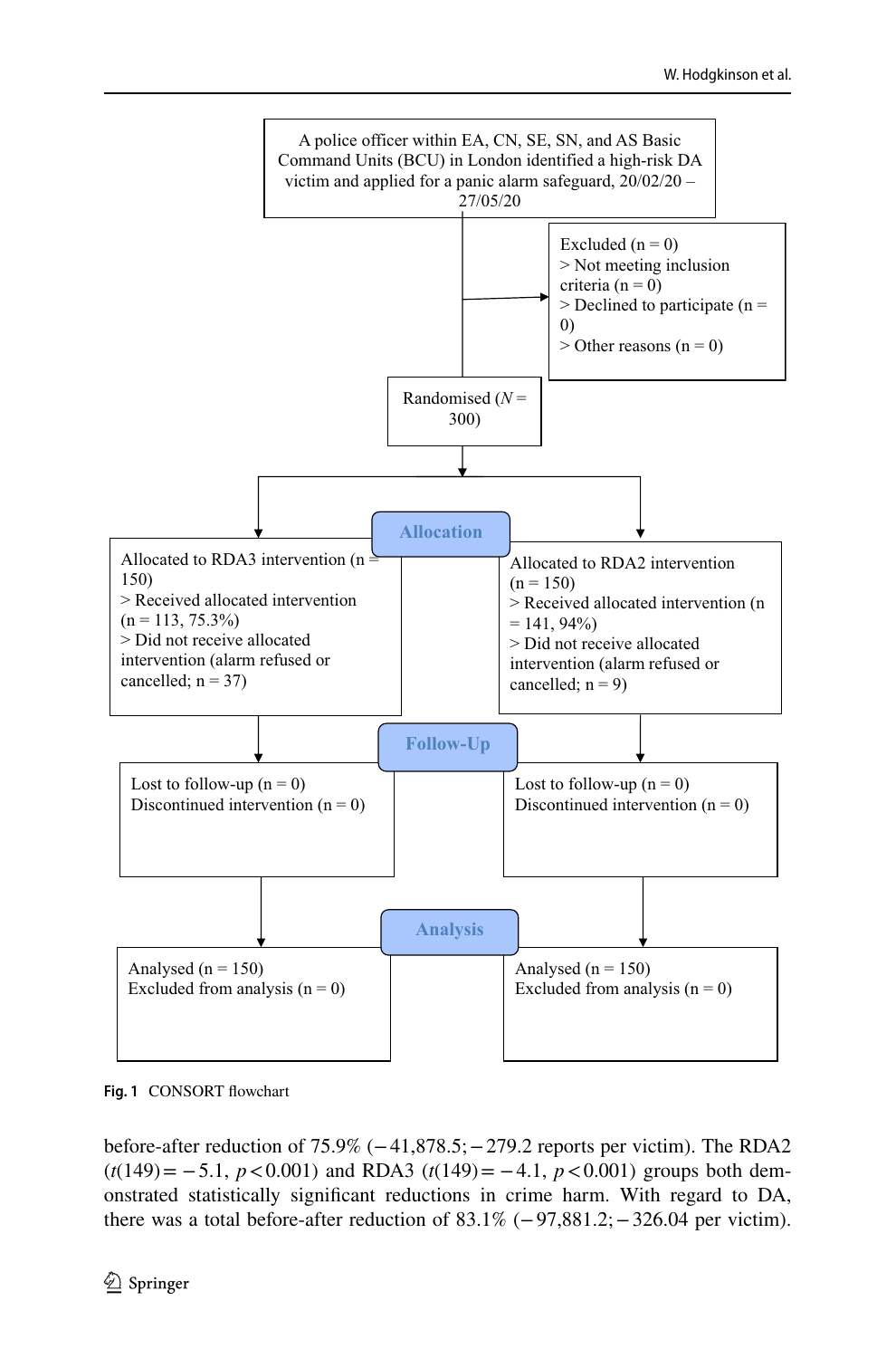|  |  |  |  | Comparing panic alarm systems for high-risk domestic abuse |
|--|--|--|--|------------------------------------------------------------|

| Outcome                     | All crime reports |                |           | DA-only crime reports |                |              |  |
|-----------------------------|-------------------|----------------|-----------|-----------------------|----------------|--------------|--|
|                             | RDA <sub>2</sub>  | RDA3           | Total     | RDA <sub>2</sub>      | RDA3           | Total        |  |
| Crime count                 |                   |                |           |                       |                |              |  |
| $\boldsymbol{0}$            | $\overline{7}$    | 9              | 16        | 10                    | 11             | 21           |  |
| 1                           | 66                | 55             | 121       | 71                    | 62             | 133          |  |
| $\overline{c}$              | 36                | 42             | 78        | 36                    | 37             | 73           |  |
| 3                           | 18                | 18             | 36        | 16                    | 21             | 37           |  |
| $\overline{4}$              | 8                 | 11             | 19        | 5                     | 11             | 16           |  |
| 5                           | $\overline{4}$    | 7              | 11        | 3                     | $\overline{4}$ | $\tau$       |  |
| 6                           | 5                 | 4              | 9         | $\overline{4}$        | $\overline{2}$ | 6            |  |
| 7                           | 3                 | $\overline{c}$ | 5         | $\overline{4}$        | $\mathbf{1}$   | 5            |  |
| 8                           | $\overline{2}$    | $\mathbf{1}$   | 3         | $\mathbf{1}$          | $\overline{0}$ | $\mathbf{1}$ |  |
| 9                           | 1                 | $\mathbf{0}$   | 1         | $\overline{0}$        | $\Omega$       | $\mathbf{0}$ |  |
| 10                          | $\mathbf{0}$      | 1              | 1         | $\overline{0}$        | 10             | 1            |  |
| Total crime count           | 320               | 328            | 648       | 286                   | 292            | 578          |  |
| Mean                        | 2.13              | 2.19           | 2.16      | 1.91                  | 1.95           | 1.93         |  |
| Standard deviation          | 1.74              | 1.69           | 1.71      | 1.58                  | 1.48           | 1.53         |  |
| Range                       | $0 - 9$           | $0 - 10$       | $0 - 10$  | $0 - 8$               | $0 - 10$       | $0 - 10$     |  |
| Crime harm                  |                   |                |           |                       |                |              |  |
| Total crime harm (CCHI)     | 64,042.75         | 55,190.75      | 119,233.5 | 62,828.25             | 54,964.5       | 117,792.75   |  |
| Mean per group              | 426.95            | 367.94         | 397.45    | 418.86                | 366.43         | 392.64       |  |
| Standard deviation          | 901.23            | 729.45         | 819.01    | 898.05                | 729.24         | 817.06       |  |
| Range                       | 0-4757            | $0 - 3297$     | 0-4757    | $0 - 4755$            | $0 - 3297$     | $0 - 4755$   |  |
| Calls for service           |                   |                |           |                       |                |              |  |
| Total calls for service     | 599               | 648            | 1247      |                       |                |              |  |
| Mean per group              | 3.99              | 4.32           | 4.16      |                       |                |              |  |
| Standard deviation          | 5.61              | 5.13           | 5.37      |                       |                |              |  |
| Range                       | $0 - 30$          | $0 - 32$       | $0 - 32$  |                       |                |              |  |
| Police units deployed       |                   |                |           |                       |                |              |  |
| Total police units deployed | 702               | 857            | 1,559     |                       |                |              |  |
| Mean per group              | 4.68              | 5.71           | 5.20      |                       |                |              |  |
| Standard deviation          | 1.49              | 1.78           | 1.65      |                       |                |              |  |
| Range                       | $0 - 14$          | $0 - 20$       | $0 - 20$  | L                     |                |              |  |

<span id="page-10-0"></span>

| <b>Table 1</b> Pre-test measures |  |  |
|----------------------------------|--|--|
|----------------------------------|--|--|

Those in the RDA2 group had an 88.5% reduction (55,616.72;−370.78 reports per victim), whilst those in the RDA3 group had a 76.9% reduction in crime harm (−42,264.5;−281.19 reports per victim). Overall, the RDA2 (*t*(149)= −5.32,  $p$ <0.001) and RDA3 ( $t$ (149) = −4.11,  $p$ <0.001) groups both showed statistically signifcant reductions in crime harm.

Finally, Table [3](#page-12-0) presents the calls for service by caller type. The number of victim callers reduced by 37.2% and 42.6% for RDA2 and RDA3, respectively. Concurrently, the number of other caller types in both groups increased from the pre-intervention to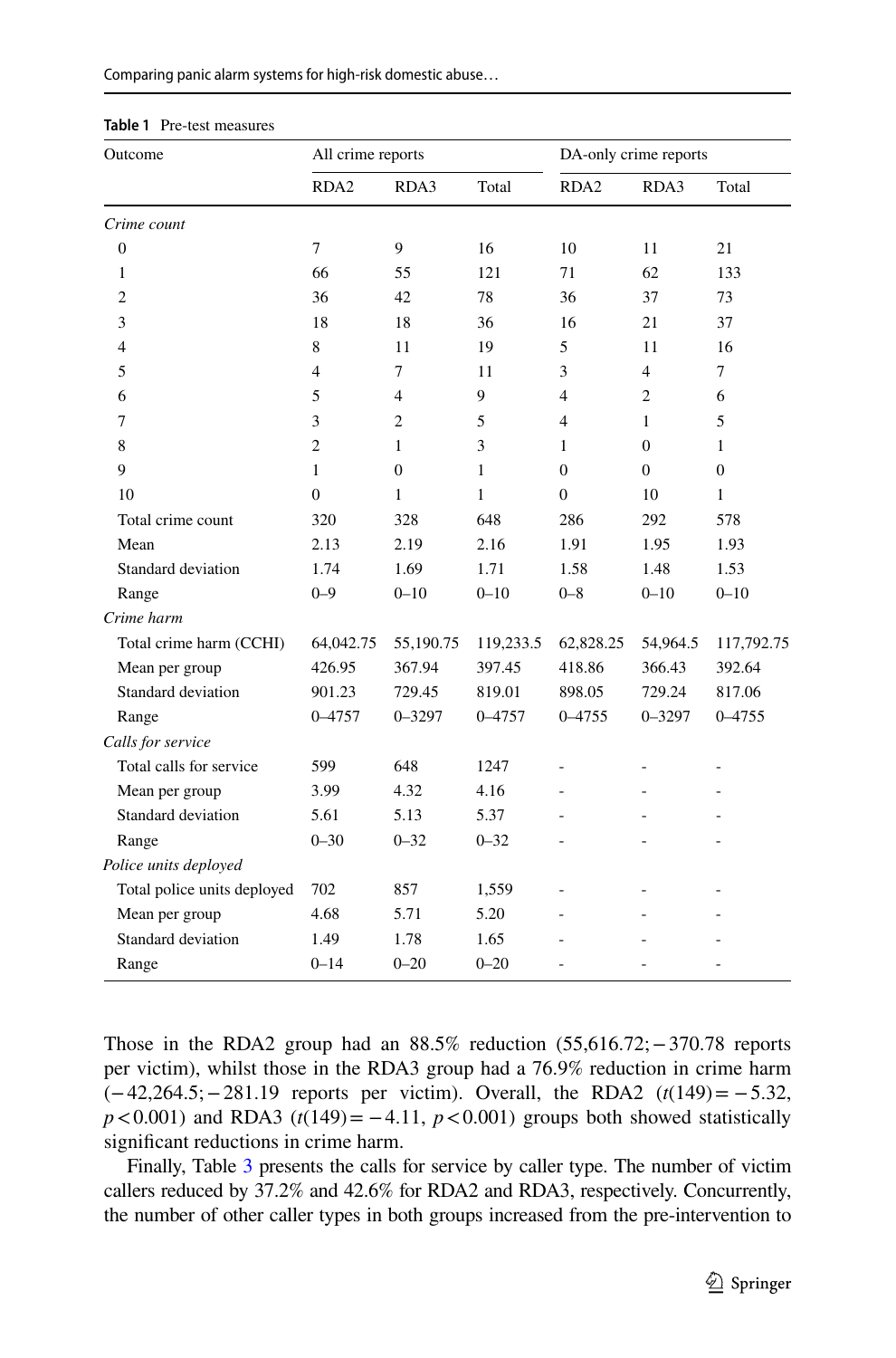| Measurements            | All crime reports |                |                |                  | DA-only crime reports |                |
|-------------------------|-------------------|----------------|----------------|------------------|-----------------------|----------------|
|                         | RDA <sub>2</sub>  | RDA3           | Total          | RDA <sub>2</sub> | RDA3                  | Total          |
| Crime count             |                   |                |                |                  |                       |                |
| $\mathbf{0}$            | 80                | 76             | 156            | 90               | 87                    | 177            |
| $\mathbf{1}$            | 32                | 34             | 66             | 31               | 28                    | 59             |
| $\overline{c}$          | 19                | 20             | 39             | 15               | 17                    | 32             |
| 3                       | 7                 | 6              | 13             | 6                | 6                     | 12             |
| 4                       | 3                 | $\overline{4}$ | 7              | 1                | 7                     | 8              |
| 5                       | 5                 | $\overline{4}$ | 9              | $\overline{4}$   | $\overline{c}$        | 6              |
| 6                       | $\theta$          | 3              | 3              | $\mathbf{1}$     | 1                     | 3              |
| 7                       | $\mathbf{1}$      | 2              | 3              | $\overline{0}$   | $\mathbf{1}$          | $\mathbf{1}$   |
| 8                       | $\mathbf{1}$      | $\mathbf{1}$   | $\overline{c}$ | $\overline{0}$   | $\boldsymbol{0}$      | $\overline{0}$ |
| 9                       | $\overline{0}$    | $\overline{0}$ | $\overline{0}$ | $\mathbf{0}$     | $\boldsymbol{0}$      | $\overline{0}$ |
| 10                      | $\overline{0}$    | $\mathbf{0}$   | $\mathbf{0}$   | $\mathbf{0}$     | $\boldsymbol{0}$      | $\overline{0}$ |
| 11                      | $\mathbf{1}$      | $\mathbf{0}$   | 1              | 1                | $\overline{0}$        | $\mathbf{1}$   |
| 12                      | $\overline{0}$    | $\mathbf{0}$   | $\mathbf{0}$   | $\Omega$         | $\overline{0}$        | $\overline{0}$ |
| 13                      | $\overline{0}$    | $\mathbf{0}$   | $\mathbf{0}$   | 1                | $\mathbf{0}$          | $\mathbf{1}$   |
| 14                      | $\mathbf{1}$      | $\overline{0}$ | $\mathbf{1}$   | $\overline{0}$   | $\boldsymbol{0}$      | $\overline{0}$ |
| Total crime count       | 168               | 168            | 336            | 133              | 137                   | 270            |
| Mean per group          | 1.12              | 1.12           | 1.12           | 0.89             | 0.91                  | 0.90           |
| Standard deviation      | 1.98              | 1.67           | 1.83           | 1.77             | 1.49                  | 1.62           |
| Range                   | $0 - 14$          | $0 - 8$        | $0 - 14$       | $0 - 13$         | $0 - 7$               | $0 - 13$       |
| Crime harm              |                   |                |                |                  |                       |                |
| Total crime harm        | 9549.5            | 13,312.25      | 22,861.75      | 7211.5           | 12,700.05             | 19,911.55      |
| Mean per group          | 63.66             | 88.75          | 76.21          | 48.08            | 85.24                 | 66.60          |
| Standard deviation      | 474.46            | 370.75         | 425.25         | 336.74           | 500.82                | 358.21         |
| Range                   | 0-5505.75         | $0 - 3285$     | 0-5505.75      | $0 - 3680.8$     | $0 - 3285$            | $0 - 3680.8$   |
| Calls for service       |                   |                |                |                  |                       |                |
| Total calls for service | 620               | 699            | 1319           |                  |                       | L,             |
| Mean per group          | 4.13              | 4.66           | 4.40           |                  |                       |                |
| Standard deviation      | 6.07              | 6.37           | 6.22           | ۷                |                       |                |
| Range                   | $0 - 50$          | $0 - 40$       | $0 - 50$       |                  |                       |                |
| Police units deployed   |                   |                |                |                  |                       |                |
| Total units deployed    | 748               | 851            | 1599           |                  |                       |                |
| Mean per group          | 4.99              | 5.67           | 5.33           |                  |                       |                |
| Standard deviation      | 1.6               | 1.77           | 1.69           |                  |                       |                |
| Range                   | $0 - 16$          | $0 - 16$       | $0 - 16$       |                  |                       |                |

<span id="page-11-0"></span>**Table 2** Post-test

the post-intervention period. The number of calls increased by 51 in the RDA3 treatment group, giving a mean increase of  $+0.34$  per victim, whilst the number of calls increased by 21 CFS in the RDA2 treatment group, giving a mean increase of  $+0.14$  per victim. Neither of these increases were statistically significant (RDA2:  $t(149)=0.33$ ,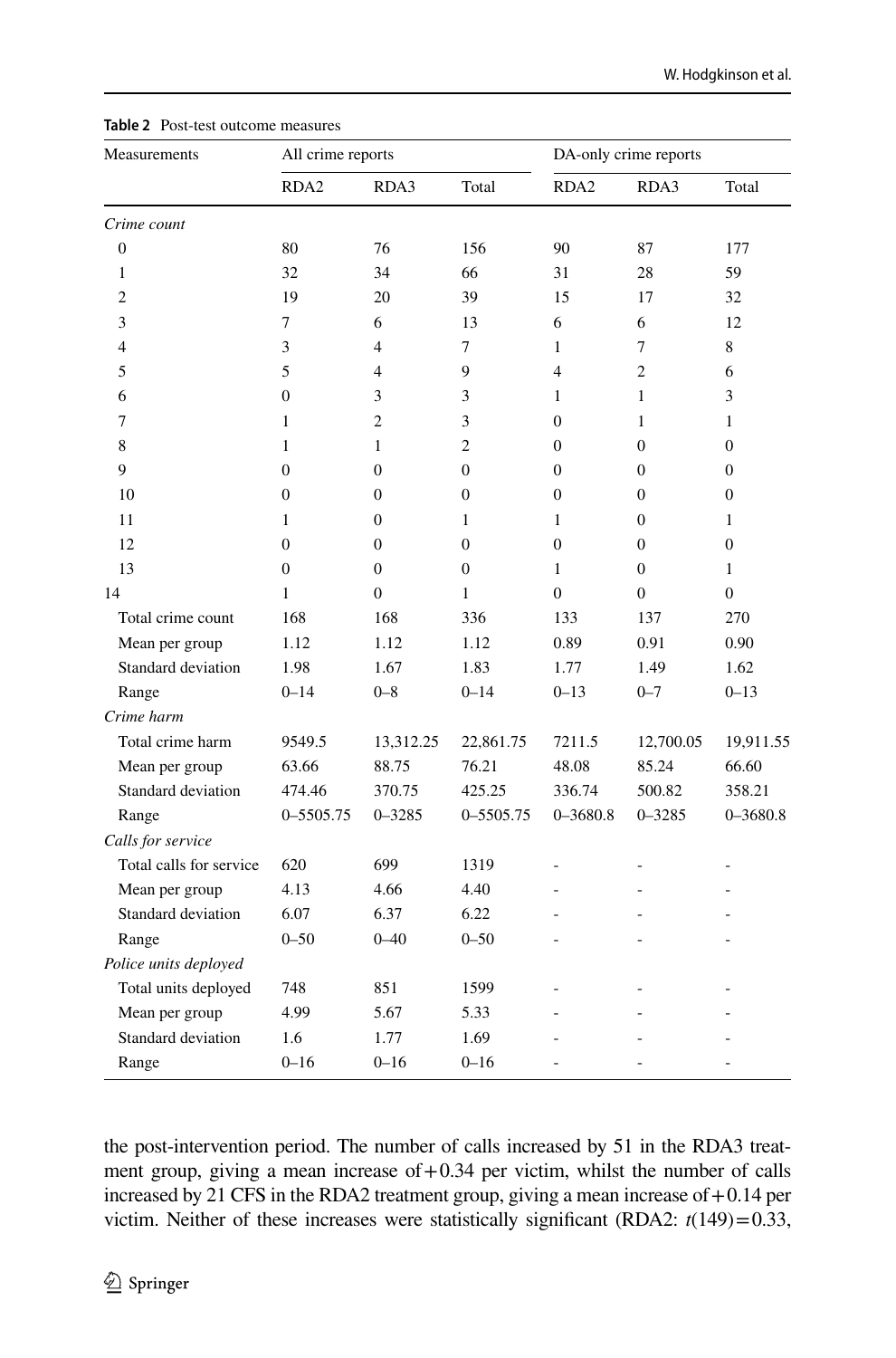|                  | Pre-test         |              | Post-test        |              |  |  |  |
|------------------|------------------|--------------|------------------|--------------|--|--|--|
| Caller type      | RDA <sub>2</sub> | RDA3         | RDA <sub>2</sub> | RDA3         |  |  |  |
| Other            | 33 (5.51%)       | 119 (19.19%) | 12(1.85%)        | 130 (18.6%)  |  |  |  |
| Staff on duty    | 59 (9.85%)       | 75 (12.1%)   | 87 (13.43%)      | 87 (12.45%)  |  |  |  |
| Third party      | 266 (44.41%)     | 265 (42.74%) | 281 (43.36%)     | 318 (45.49%) |  |  |  |
| Unlisted/unknown | 13 (2.17%)       | $5(0.81\%)$  | 16(2.47%)        | 16(2.29%)    |  |  |  |
| Victim           | 207 (34.56%)     | 132 (21.29%) | 230 (35.49%)     | 132 (18.88%) |  |  |  |
| Witness          | $21(3.51\%)$     | 24 (3.87%)   | $22(3.40\%)$     | 16(2.29%)    |  |  |  |
| <b>Total</b>     | 599 (100%)       | 620 (100%)   | 648 (100%)       | 699 (100%)   |  |  |  |

<span id="page-12-0"></span>**Table 3** Calls for service by caller type

Bolded fgures simply refect total numbers. They are an aesthetic feature within the table more than anything else

 $p=0.74$ ; RDA3:  $t(149)=0.72$ ,  $p=0.47$ ). With regard to police units deployed, a slight mean reduction was observed in the RDA3 group (−0.04 per victim), whilst there was a small increase for the RDA2 group  $(0.31$  per victim). Neither of these changes between the pre-intervention and post-intervention periods were statistically signifcant (RDA2: *t*(149)=0.6, *p*=0.56; RDA3: *t*(149)= −0.06, *p*=0.95).

#### **Between‑group comparisons**

Table [4](#page-13-0) summarises the results of our statistical tests on the treatment efect, including the between-group pre-test-post-test gain scores, *d*, and the corresponding 95% CI. As shown, there were no statistically signifcant diferences between the two groups across all crime measures. Considering the before-after comparisons reported above, the between-group variations were similar and did not indicate signifcant gains for one system compared to the other in terms of calls for service to the police, total crimes, DA crimes, CHI, or CHI for DA.

From a substantive perspective, it is clear that the magnitude of the diferences between the two groups is minimal across all crime outcome measures, with marginal to small efect sizes throughout that are predominantly located near the null line (Cohen, [1980\)](#page-17-21). Indeed, this suggests that neither treatment is preferable for reducing repeat calls for service to the police, recorded crimes, and harm scores.

#### **Modelling likelihood of charges based on RDA2 and RDA3 activations**

In total, the trial generated 153 alarm activations from 77 discrete victims out of a total of 300 participants. RDA3 victims activated their alarms 93 times, whilst those in the RDA2 group made 60 activations. Importantly, alarm activations in the post-intervention period resulted in 28 charges, with 10 and 18 in the RDA2 and RDA3 groups, respectively.

Our statistical model (Table [5](#page-14-0)) suggests a signifcant efect of RDA3 treatment compared to RDA2, with substantial gains in charges  $(B=-1.377,$  standard error  $[SE] = 0.652$ ,  $p = 0.035$ ), as well as statistically significant interaction term between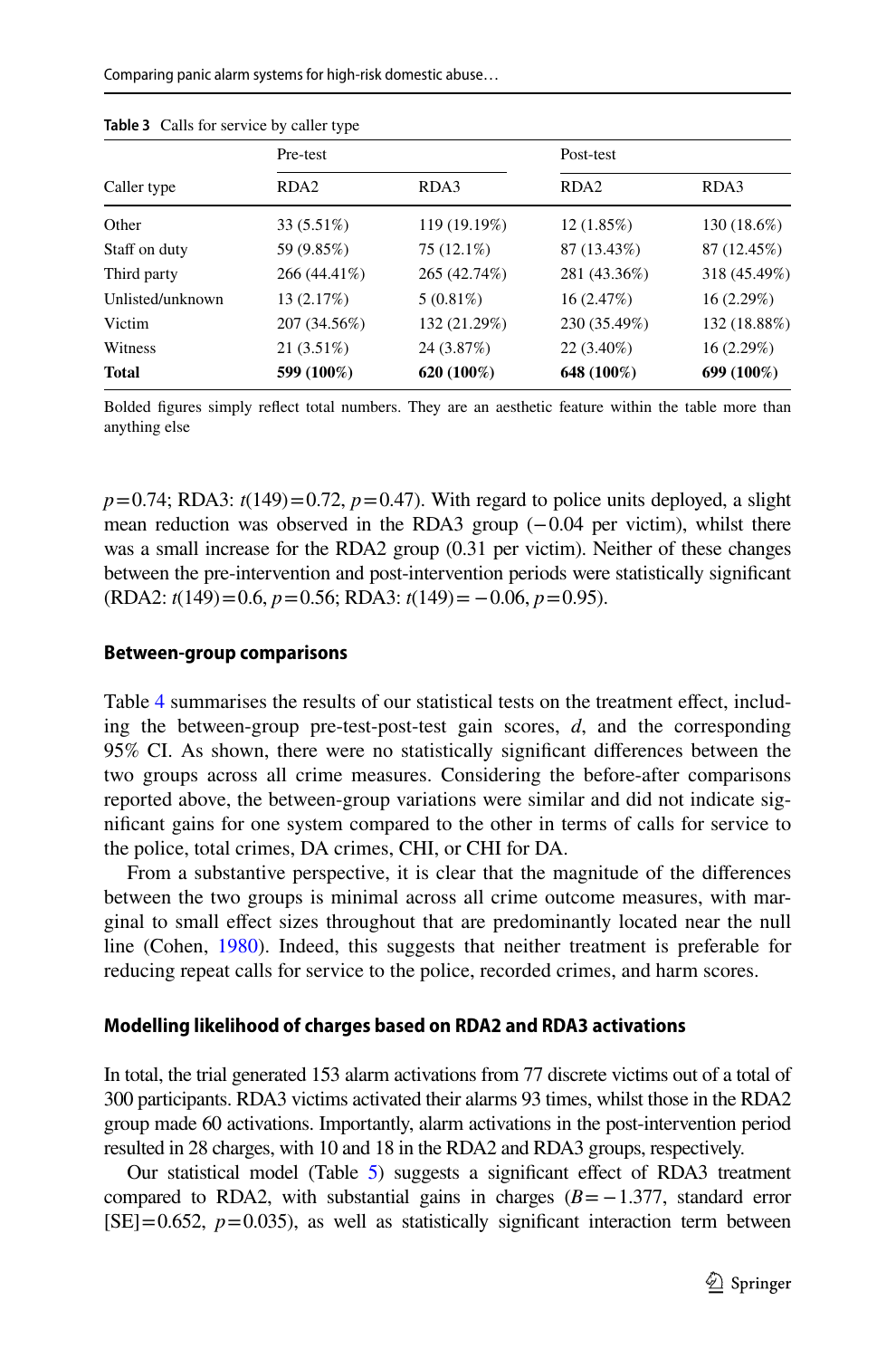|                           |                                                                                                        | 2               | Mean      | Std. deviation | Std. error mean                                                                                        |          | $\overline{a}$ |          | $95\%$ CI |       |
|---------------------------|--------------------------------------------------------------------------------------------------------|-----------------|-----------|----------------|--------------------------------------------------------------------------------------------------------|----------|----------------|----------|-----------|-------|
| Crimes                    | RDA2                                                                                                   | $\frac{50}{50}$ |           | 1.942          | 0.159                                                                                                  | 0.231    | 0.817          | 0.027    | $-0.200$  | 0.253 |
|                           | RDA3                                                                                                   | 150             | $-1.07$   | 2.049          | 0.167                                                                                                  |          |                |          |           |       |
| DA crime                  | $\begin{array}{l} \tt RDA2 \\ \tt RDA3 \\ \tt RDA2 \\ \tt RDA3 \\ \tt RDA2 \\ \tt RDA3 \\ \end{array}$ | $\overline{50}$ | $-1.02$   | 1.774          | 0.145                                                                                                  | 0.100    | 0.920          | 0.012    | $-0.215$  | 0.238 |
|                           |                                                                                                        | $\frac{4}{9}$   | $-1.04$   | 1.716          | 0.141                                                                                                  |          |                |          |           |       |
| <b>CCHI</b>               |                                                                                                        | $\frac{50}{50}$ | $-363.29$ | 872.762        | 71.261                                                                                                 | $-0.855$ | 0.393          | $-0.099$ | $-0.325$  | 0.128 |
|                           |                                                                                                        | $\frac{50}{50}$ | $-279.19$ | 829.402        | 67.720                                                                                                 |          |                |          |           |       |
| DA CCHI                   |                                                                                                        | $\overline{50}$ | $-370.78$ | 854.330        | 69.756                                                                                                 | $-0.888$ | 0.375          | $-0.103$ | $-0.330$  | 0.124 |
|                           |                                                                                                        | $\frac{49}{5}$  | $-283.66$ | 841.137        | 68.909                                                                                                 |          |                |          |           |       |
| Calls for service         | RDA2                                                                                                   | $\overline{50}$ | 0.14      | 5.185          | 0.423                                                                                                  | $-0.315$ | 0.753          | $-0.036$ | $-0.263$  | 0.190 |
|                           | RDA3                                                                                                   | 150             | 0.34      | 5.796          | 0.473                                                                                                  |          |                |          |           |       |
| CCHI Cambridge Crime Harm |                                                                                                        |                 |           |                | Index, DA domestic abuse, CI confidence interval, RDA2 non-recording alarm, RDA3 audio-recording alarm |          |                |          |           |       |

<span id="page-13-0"></span>Table 4 Pre-test-post-test between-group gain scores; total crimes, DA crimes, harm, DA harm, and calls for service **Table 4** Pre-test-post-test between-group gain scores: total crimes, DA crimes, harm, DA harm, and calls for service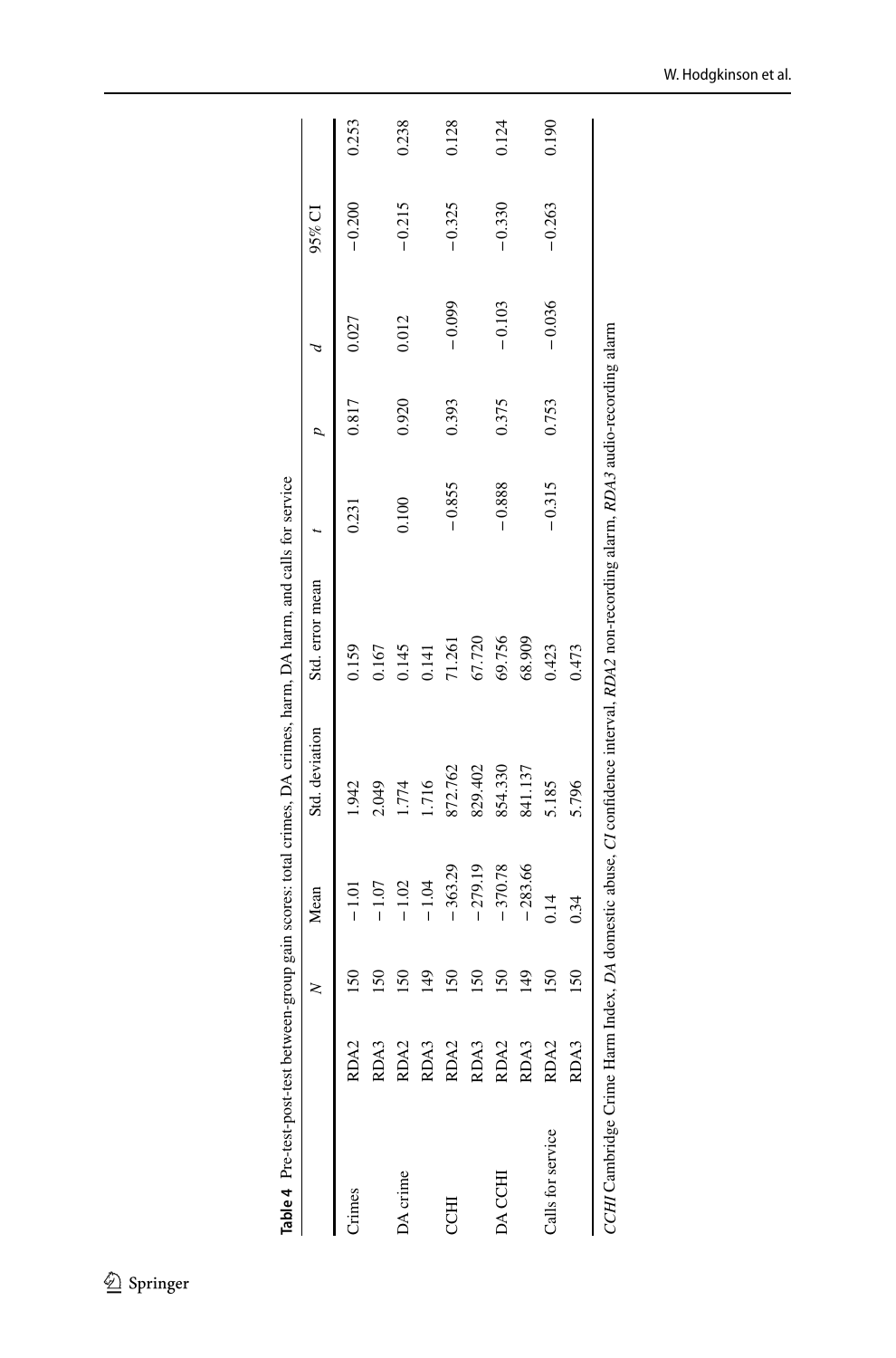| Parameter                                           | B        | Std. error 95% Wald CI |          |                  | $\boldsymbol{p}$ |
|-----------------------------------------------------|----------|------------------------|----------|------------------|------------------|
|                                                     |          |                        | Lower    | Upper            |                  |
| Intercept                                           | $-2.925$ | 0.4274                 |          | $-3.762 - 2.087$ | 0.000            |
| $(Random assignment = RDA2)$                        | $-1.377$ | 0.6524                 | $-2.656$ | $-0.099$         | 0.035            |
| Total alarm activations post-randomisation          | 0.528    | 0.2764                 | $-0.013$ | 1.070            | 0.056            |
| (RDA2 * total alarm activations post-randomisation) | 0.793    | 0.3432                 | 0.120    | 1.465            | 0.021            |

<span id="page-14-0"></span>**Table 5** Parameter estimates for charges post-randomisation (RDA2 vs RDA3) — negative binomial regression results

Model: (intercept), random assignment, total alarm activation post-randomisation, random assignment \* total alarm activation post-randomisation

treatment condition and system activation, with those in the RDA3 group being more likely to activate their alarm and to result in a charge  $(B=0.793, SE=0.34, p=0.021)$ . The estimated marginal means of these outcomes suggest  $0.03$  charges (SE=0.01) for RDA2 versus  $0.07$  charges (SE=0.02) for RDA3, or a 57% change between the two systems.

#### **Discussion**

This study aimed to examine the efects of two types of panic alarm systems on a number of outcomes for DA victims. Overall, the between-group comparisons in this study suggest no substantive or statistically signifcant treatment efects on crime counts, DA crime counts, crime harm (CCHI), DA harm (CCHI), calls for service, or the overall number of police units deployed. With a good sample size and relatively sufficient follow-up for each unit, our study suggests that neither system of panic alarms for DA victims produces greater prevention efects. RDA3 is an alarm system that aims to deter DA ofenders via a visible sticker at the entrance to the premises warning them that an audio-recording system is present, but this system does not seem to generate a signifcant deterrent efect and, thus, provides no apparent beneft in terms of prevention. In contrast to our hypothesised effect, notifying DA offenders with stickers about the presence of a panic alarm system does not result in further reduction of harm to DA victims. Indeed, the very least we can conclude is that neither system is worse relative to the other.

At the same time, our model suggests a relatively strong and clinically signifcant efect of RDA3 in terms of providing evidence that can then be used in criminal charges against DA offenders. Relative to RDA2, which does not have recording capabilities, RDA3 produced a 57% increase in charges. We interpret this fnding as carrying crucial practical signifcance, especially given the low rates of prosecution for DA. In this regard, the audio evidence assisted police in providing additional evidence linking the ofender to the scene based on voice recognition. This incriminating evidence is commonly unavailable in DA crimes, which makes prosecuting offenders very difficult (Petersen et al., [2021\)](#page-17-22), Therefore, if evidence captured at the scene can be used to bring DA ofenders to justice, the implications are far-reaching, despite the fact that subsequent harm was not prevented above and beyond the effects of the non-recording RDA2 system.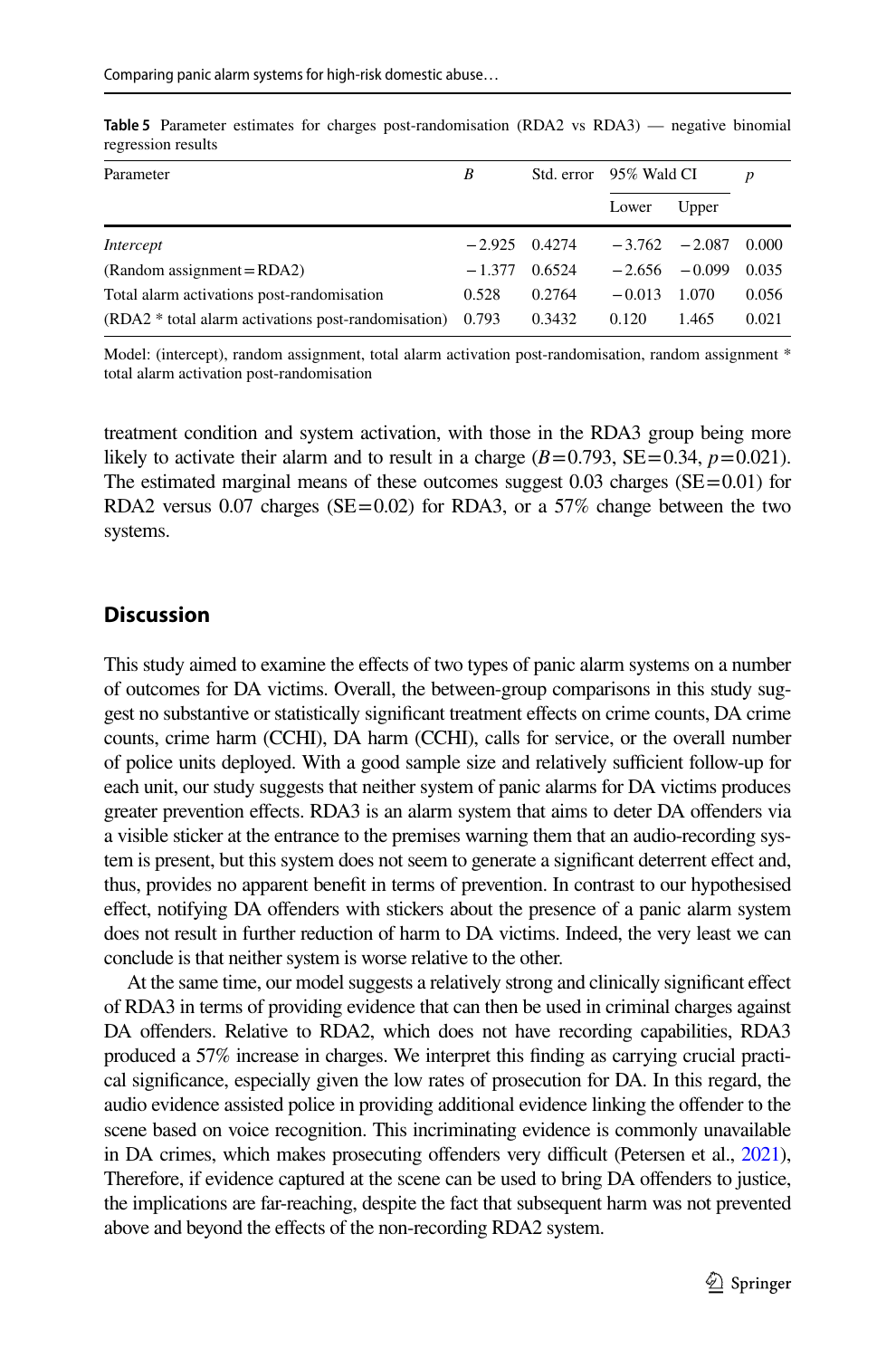Although before-after designs are weaker than others in terms of methodological rigour, the fndings suggest strong before-after efects of both alarm systems, with signifcant reductions in subsequent reporting and recording of crime, as well as harm to DA victims. A more conclusive finding regarding the efficacy of panic alarms requires the estimation of treatment effects compared with no-treatment groups, which were not feasible in the present experiment. Indeed, other factors may explain the substantial reductions observed in the before-after comparisons (e.g., incapacitation of the ofenders, deterrence of the ofenders by police actions, selfprotection by the victims, or greater care by the police). However, if some of the reduction in harm to victims can be attributed to the panic alarms, then we recommend testing the use of these systems with more victims than those presently given these devices. Overall, further experiments, preferably with more diverse populations of DA types, are therefore warranted.

#### **Additional limitations**

Taken together, our evidence suggests that there is an overall reduction in DA once any panic alarm system is introduced. At the same time, the substantial reductions across all measures could be explained by any number of covariates, including differences in crime patterns during the COVID-19 period (see Nivette et al., [2021](#page-17-19)); police deterrence (see Sherman, [1998](#page-18-11)); termination of the relationship; capacity for independence within a wider context of sociodemographic, economic, and cultural factors; and other legal instruments such as protection orders (Dowling et al., [2018\)](#page-17-23). As a result, we cannot robustly conclude an overall treatment efect with this prepost-only design (see review in Sect. 4 in Ariel et al. ([2022\)](#page-16-9)), and more sophisticated methodologies are needed. However, if our causal estimates are valid, then panic alarms of any kind may represent a useful instrument in the prevention of subsequent harm to DA victims who are deemed as high-risk cases by the police.

Taking our before-after fndings at face value, our study contradicts Tumen and Ulucan's ([2019\)](#page-18-6) study, which found an increased likelihood of physical domestic violence against Turkish women equipped with panic alarms. Diferences may be attributed to contextual diferences in households and families between the UK and Turkey, diferences in experimental designs (synthetic control group versus beforeafter only comparisons), the type of technology used, and cultural diferences between the participants. These inconsistencies call for more research in this sphere, given the mixed results of the two studies.

Furthermore, we had no access to the audio recordings from the RDA3 panic alarms, and, thus, cannot ascertain how likely the captured evidence was to vindicate or incriminate those accused of DA. Given the overall context, whereby the police and its partner agencies deem cases as having a high risk of recidivism, often of the most violent or controlling type, then we can assume that the evidence often sides with the victim. Unlike the more common high-frequency, low-harm DA that the police often have to deal with (Bland & Ariel, [2020](#page-16-5)), victims equipped with panic alarms are at the 'high end' of both harm as well as risk. More research is needed as to the nature of the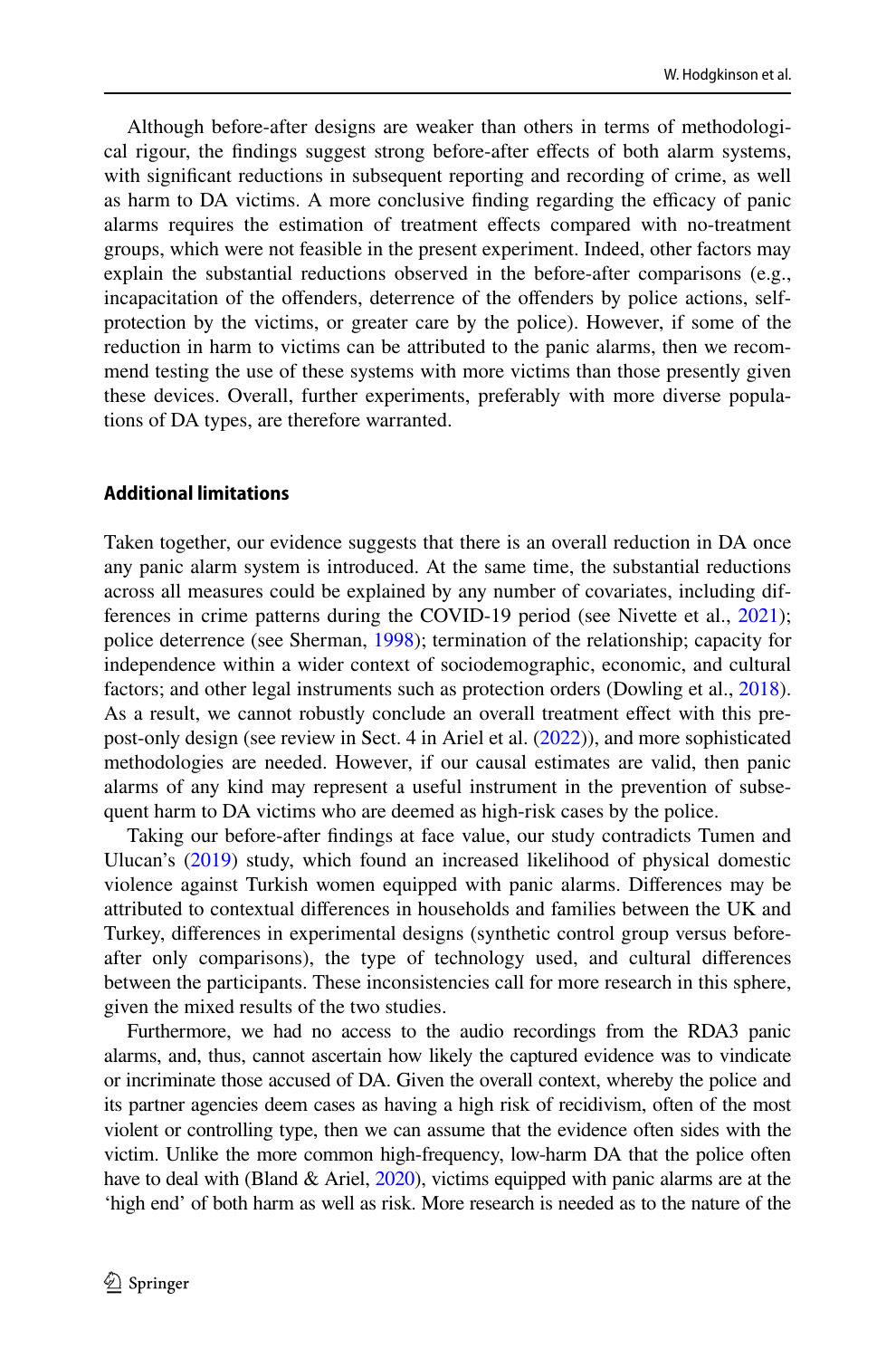evidence captured by the audio system, but we nevertheless hold a strong assumption that the evidence is incriminating rather than vindicating.

Finally, we conclude that the evidence that would lead to charges and possible incarceration is critical, and an alarm system with audio-recording capabilities can be helpful. However, whether additional arrests and, possibly, further prosecution achieve a reduction in subsequent harm remains contestable (see Sherman & Harris, [2015a,](#page-18-12) [b](#page-18-13)), and we are not able to report the distal efects on court outcomes. However, these audio recordings at least pave the way towards potentially reducing harm through the criminal justice system. Future research should incorporate these outcomes in assessing the technological approaches used by the police.

**Supplementary Information** The online version contains supplementary material available at [https://doi.](https://doi.org/10.1007/s11292-022-09505-1) [org/10.1007/s11292-022-09505-1](https://doi.org/10.1007/s11292-022-09505-1).

**Open Access** This article is licensed under a Creative Commons Attribution 4.0 International License, which permits use, sharing, adaptation, distribution and reproduction in any medium or format, as long as you give appropriate credit to the original author(s) and the source, provide a link to the Creative Commons licence, and indicate if changes were made. The images or other third party material in this article are included in the article's Creative Commons licence, unless indicated otherwise in a credit line to the material. If material is not included in the article's Creative Commons licence and your intended use is not permitted by statutory regulation or exceeds the permitted use, you will need to obtain permission directly from the copyright holder. To view a copy of this licence, visit <http://creativecommons.org/licenses/by/4.0/>.

## **References**

<span id="page-16-9"></span>Ariel, B., Bland, M., & Sutherland, A. (2022). *Experimental designs*. Sage.

- <span id="page-16-4"></span>Barnham, L., Barnes, G. B., & Sherman, L. W. (2017). Targeting escalation of intimate partner violence: Evidence from 52,000 ofenders. *Cambridge Journal of Evidence-Based Policing, 1*(2–3), 116–142.
- <span id="page-16-6"></span>Berry, V.L., Stanley, N., Radford, L., McCarry, M., & Larkins, C. (2014). Building efective responses: An independent review of violence against women, domestic abuse and sexual violence services in Wales.
- <span id="page-16-0"></span>Blackstone, E. A., Hakim, S., & Meehan, B. (2020). Burglary reduction and improved police performance through private alarm response. *International Review of Law and Economics, 63*, 105930.
- <span id="page-16-1"></span>Bland, M., & Ariel, B. (2015). Targeting escalation in reported domestic abuse: Evidence from 36,000 callouts. *Criminal Justice Review, 25*(1), 30–53.
- <span id="page-16-5"></span>Bland, M. P., & Ariel, B. (2020). *Targeting domestic abuse with police data*. Springer.
- <span id="page-16-7"></span>Breckenridge, J., Chung, D., Spinney, A., & Zuferey, C. (2015). *National mapping and meta-evaluation outlining key features of efective 'safe at home' programs that enhance safety and prevent homelessness for women and their children who have experienced domestic and family violence*, Australia's National Research Organisation for Women's Safety.
- <span id="page-16-8"></span>Brewer, N.T., Hall, M.G., Noar, S.M., Parada, H., Stein-Seroussi, A., Bach, L.E., ..., & Ribisl, K.M. (2016). Efect of pictorial cigarette pack warnings on changes in smoking behavior: A randomized clinical trial, *JAMA Internal Medicine, 176*(7): 905-912.
- <span id="page-16-2"></span>Bridger, E., Strang, H., Parkinson, J., & Sherman, L. W. (2017). Intimate partner homicide in England and Wales 2011–2013: Pathways to prediction form multi-agency domestic homicide reviews. *Cambridge Journal of Evidence-Based Policing, 1*(2–3), 93–104.
- <span id="page-16-3"></span>Button, I. M. D., Angel, C., & Sherman, L. W. (2017). Predicting domestic homicide and serious violence in Leicestershire with intelligence records of suicidal ideation or self-harm warnings: A retrospective analysis. *Cambridge Journal of Evidence-Based Policing, 1*(2–3), 105–115.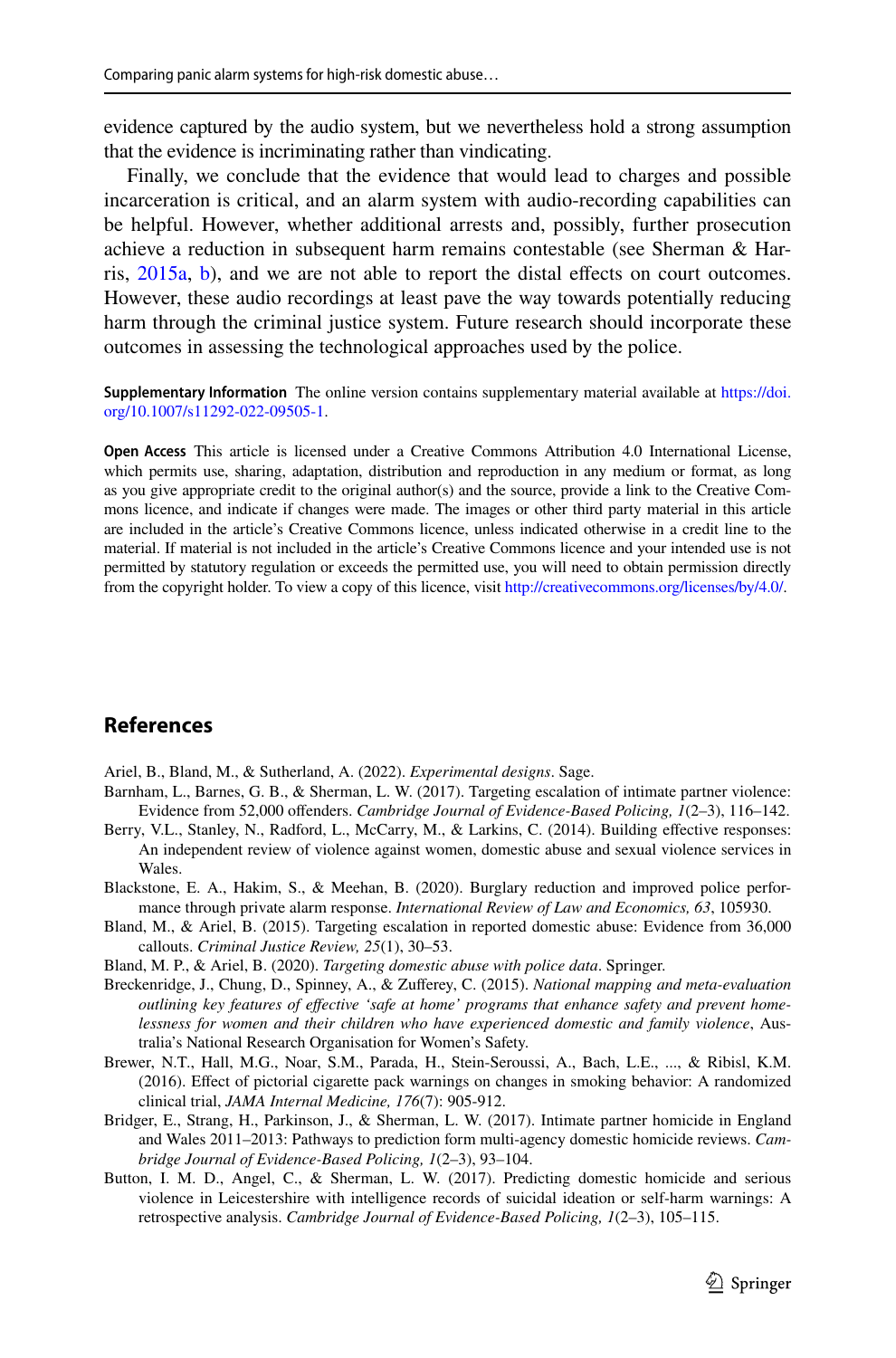- Campbell, D., & Stanley, J. (1963). *Experimental and quasi-experimental designs for research*. Rand McNally & Company.
- <span id="page-17-3"></span>Chalkey, R., & Strang, H. (2017). Predicting domestic homicide and serious violence in Dorset: A replication of Thornton's Thames Valley analysis. *Cambridge Journal of Evidence-Based Policing, 1*(2–3), 81–92.
- <span id="page-17-21"></span>Cohen, J. (1980). Trend analysis the easy way. *Educational and Psychological Measurement, 40,* 565–568.
- <span id="page-17-15"></span>Cohen, H. H., & Sloan, G. D. (2016). The science behind codes and standards for safe pedestrian walkways: Lighting and visual cues. *Applied Ergonomics, 52*, 112–119.
- <span id="page-17-17"></span>Cook, T. D., Campbell, D. T., & Shadish, W. (2002). *Experimental and quasi-experimental designs for generalized causal inference*. Houghton Mifin.
- <span id="page-17-23"></span>Dowling, C., Morgan, A., Hulme, S., Manning, M., & Wong, G. (2018). Protection orders for domestic violence: A systematic review. *Trends and Issues in Crime and Criminal Justice, 551*, 1–19.
- <span id="page-17-8"></span>Farrell, G., & Pease, K. (1993). *Once bitten, twice bitten: Repeat victimisation and its implications for crime prevention*, London: Home Office, Police Research Group, Crime Prevention Unit Series Paper No. 46.
- <span id="page-17-5"></span>Gaines, L., & Bichler, G. (2007). *Police response to burglar alarms study*, San Bernardino County, Report to San Bernardino County Police Chiefs and Sherifs Association.
- <span id="page-17-4"></span>Goussinsky, R., & Yassour-Borochowitz, D. (2012). "I killed her, but I never laid a fnger on her"— A phenomenological diference between wife-killing and wife-battering. *Aggression and Violent Behavior, 17*(6), 553–564.
- <span id="page-17-13"></span>Guy, S. (2012). Prescription warning labels need to attract more attention. *SPringer Healthcare News, 521*(1), 1–5.
- <span id="page-17-2"></span>Hakim, S., Rengert, G. F., & Shachmurove, Y. (1995). Burglar and fre alarms: Costs and benefts to the locality. *The American Journal of Economics and Sociology, 54*(2), 145–161.
- <span id="page-17-14"></span>Jones, R. B., & Nowell, N. W. (1973). The effects of familiar visual and olfactory cues on the aggressive behaviour of mice. *Physiology and Behaviour, 10*, 221–223.
- <span id="page-17-6"></span>Knutsson, J. (1984). *Operation identifcation? A way to prevent burglaries?* Stockholm, Sweden: National Council for Crime Prevention.
- <span id="page-17-10"></span>Kyvsgaard, B., & Sorensen, D. W. (2021). Do stickers indicating the use of forensic property marking prevent burglary? Results from a Randomized Controlled Trial. *Journal of Experimental Criminology, 17*(2), 287–303.
- <span id="page-17-11"></span>Laycock, G. (1985). *Property marking: A deterrent to domestic burglary?* (Vol. 3). Home Office.
- <span id="page-17-18"></span>London Councils. (2018). London's population. Retrieved 24 May 2021 from [https://directory.londo](https://directory.londoncouncils.gov.uk/demographics/population/) [ncouncils.gov.uk/demographics/population/](https://directory.londoncouncils.gov.uk/demographics/population/)
- <span id="page-17-20"></span>Linton, B., & Ariel, B. (2020). Random assignment with a smile: How to love "The Randomiser." *Cambridge Journal of Evidence-Based Policing, 4*(3), 233–237.
- <span id="page-17-12"></span>Mackinnon, D. P. (1995). Review of the efects of the alcohol warning label. *Alcohol, Cocaine and Accidents, 7*, 131–161.
- <span id="page-17-9"></span>Natarajan, M. (2016). Police response to domestic violence: A case study of TecSOS mobile phone use in the London Metropolitan Police Service. *Policing: A Journal of Policy and Practice, 10*(4): 378–390.
- <span id="page-17-16"></span>Nevo, I., Fitzpatrick, M., Thomas, R. E., Gluck, P. A., Lenchus, J. D., Arheart, K. L., & Birnbach, D. J. (2010). The efficacy of visual cues to improve hand hygiene compliance in simulation in healthcare. *The Journal of the Society for Simulation in Healthcare, 5*(6), 325–331.
- <span id="page-17-19"></span>Nivette, A. E., Zahnow, R., Aguilar, R., Ahven, A., Amram, S., Ariel, B., ..., & Eisner, M. P. (2021). A global analysis of the impact of COVID-19 stay-at-home restrictions on crime. *Nature Human Behaviour*, 5(7), 868-877.
- <span id="page-17-0"></span>Office of National Statistics (ONS). (2020). Population estimates. Retrieved 31 July 2021 from [https://](https://www.ons.gov.uk/peoplepopulationandcommunity/populationandmigration/populationestimates) [www.ons.gov.uk/peoplepopulationandcommunity/populationandmigration/populationestimates](https://www.ons.gov.uk/peoplepopulationandcommunity/populationandmigration/populationestimates)
- <span id="page-17-1"></span>Oliver, R., Barnaby, A., Roe, S., & Wlasny, M. (2019). *The economic and social costs of domestic abuse: Research report 107.* Home Office.
- <span id="page-17-7"></span>Perkins, C., Beecher, D., Aberg, D. C., Edwards, P., & Tilley, N. (2017). Personal security alarms for the prevention of assaults against healthcare staf. *Crime Science, 6*(1), 1–19.
- <span id="page-17-22"></span>Petersen, K., Mouro, A., Papy, D., Castillo, N., & Ariel, B. (2021). Seeing is believing: The impact of body-worn cameras on court outcomes, a cluster-randomized controlled trial in Miami Beach. *Journal of Experimental Criminology*, 1–21.